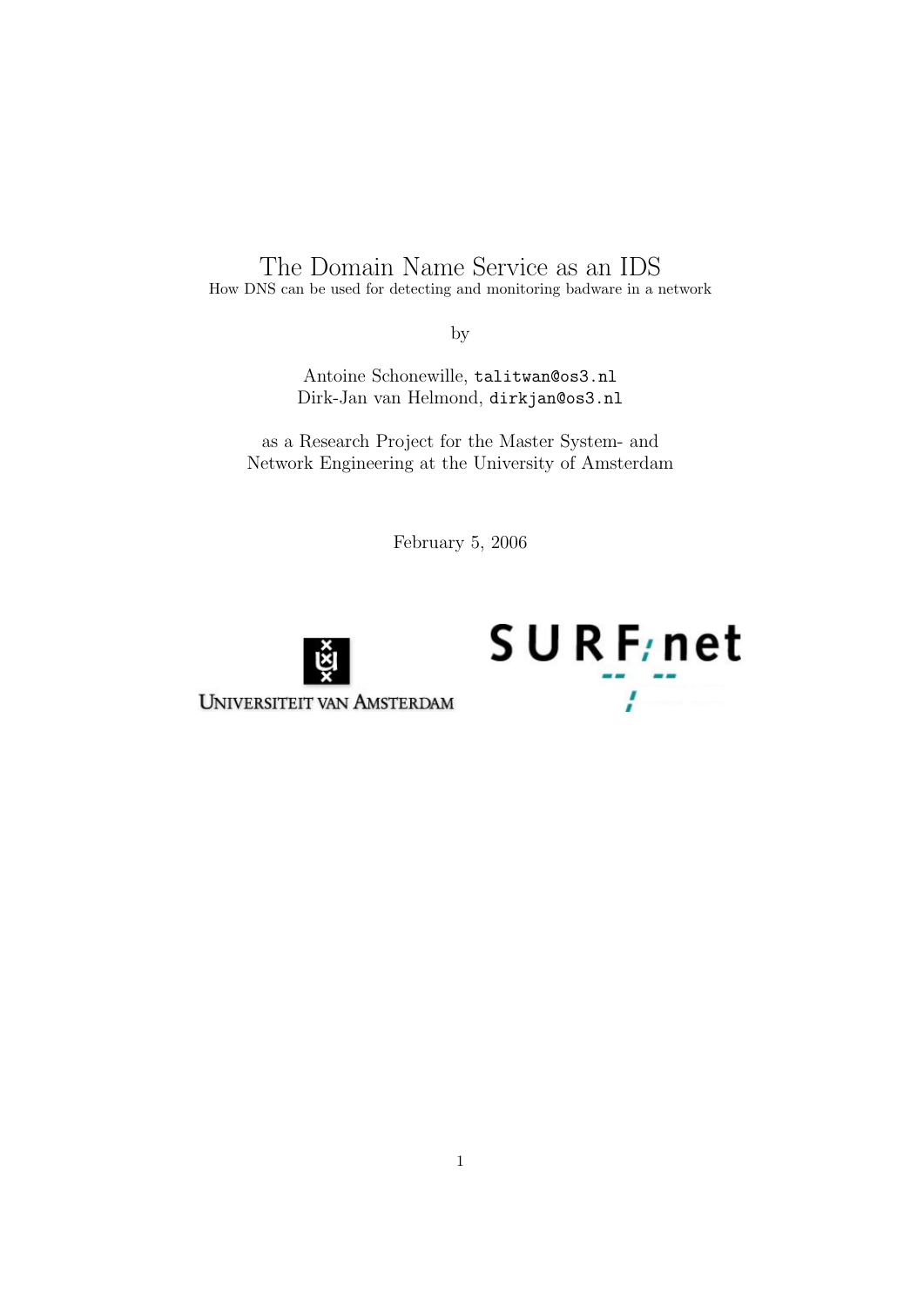### Abstract

SURFnet is looking for technologies to expand the ways they can detect network traffic anomalies like botnets. Since bots started using domain names for connection with their controller, tracking and removing them has become a hard task. This research is a first glance at the usability of DNS traffic and logs for detection of this malicious network activity. Detection of bots is possible by DNS information gathered from the network by placing counters and triggers on specific events in the data analysis. In combination with NetFlow information and IP addresses of known infected systems, detection of bots of network anomalies can be made visible. Also the behavior of a bot can be documented and additional information can be gathering about the bot. Using DNS data as a supplement to the existing detection systems can give more insight in the suspicious network traffic. With some future research, this information can be used to compile a case against particular types of bot or spyware and help dismantling a remote controlled infrastructure as a whole.

#### Note

We started this research project with the question if the Passive DNS Software of Florian Weimer was useful for bot detection. We immediately found out that the sensor of the Passive DNS Software strips the source address from the collected data for privacy reasons, making this software not useful at all for our purpose. We deviated from the Research Plan (Plan van Aanpak) and took a more general approach to the question; "Is gathered DNS traffic usable for badware detection".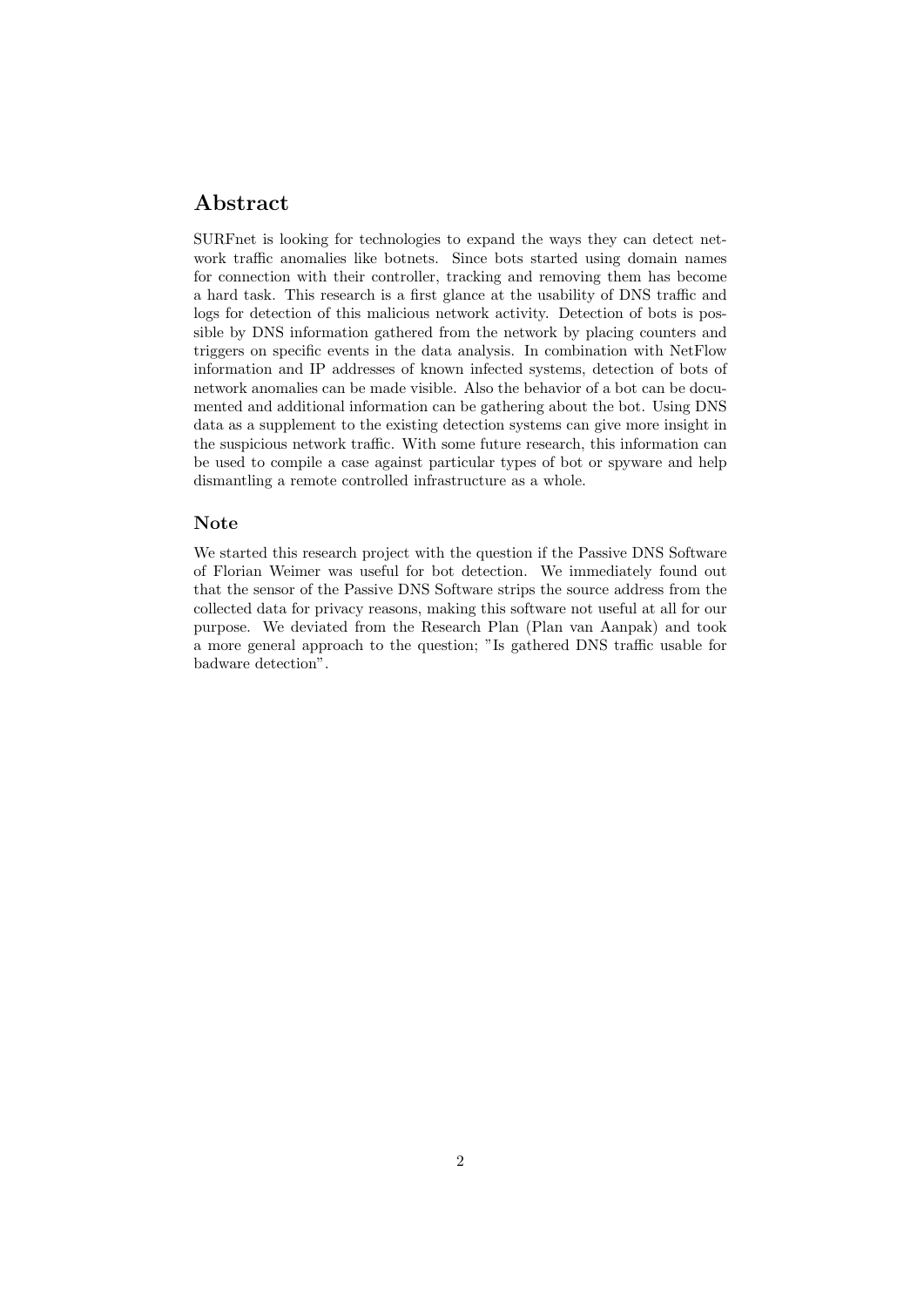### Research Summary

In our opinion, DNS analysis still has some drawbacks when it comes to primal detection of worms, bots or other badware. The number of false positives is high and the data analysis is very cpu-intensive. The resolver cache in the client clouds the number of connections a host initiates. A query is only done once in a period of time, so the number of connections can not be deducted from the logs. This leads to the fact that DNS statistics just are not conclusive enough about the behavior of a system for the possibility to mark a particular as infected with 100% certainty. This does not mean that DNS can not be used for detection of this kind of traffic.

Some interesting results have been found from the data that was gathered. The most important result of this research is that detection and monitoring badware trough DNS can be achieved, but the results are just not exact science. The combined results of several types of analysis are often good indicators that can indicate certain systems as suspicious. Then further investigation can make clear if this indicator is a false positive or a real threat. The most usable indicators that were analyzed are:

- Matching DNS lookups against known bad domain names
- Top 10 lists with domain names queried and systems who performed the queries
- Monitoring the use of other resolvers than the ones provided
- Watching after queries with non-regular query type (MX, AXFR, IXFR)

The best results are gathered when the monitoring of DNS is joined with the information of several other warning systems. Monitoring an infected system and cross referencing the results with Passive DNS Database and nfdump results gives very good indicators of misbehaving systems on the network. Future research should explore the possibility of a way to connecting these systems together and automatically generate reports about the results from each system.

In the event that a system misbehaves and it shows from the logs, a case could be made in combination with the NetFlow information of the activities of the particular system and the administrator of the infected system could be informed. Getting a detailed report of system (mis-)behavior is easier to investigate than an alert with an IP address and a timestamp. It also gives some assurance to an external administrator that the system is really misbehaving, making the priority of disinfecting the system higher.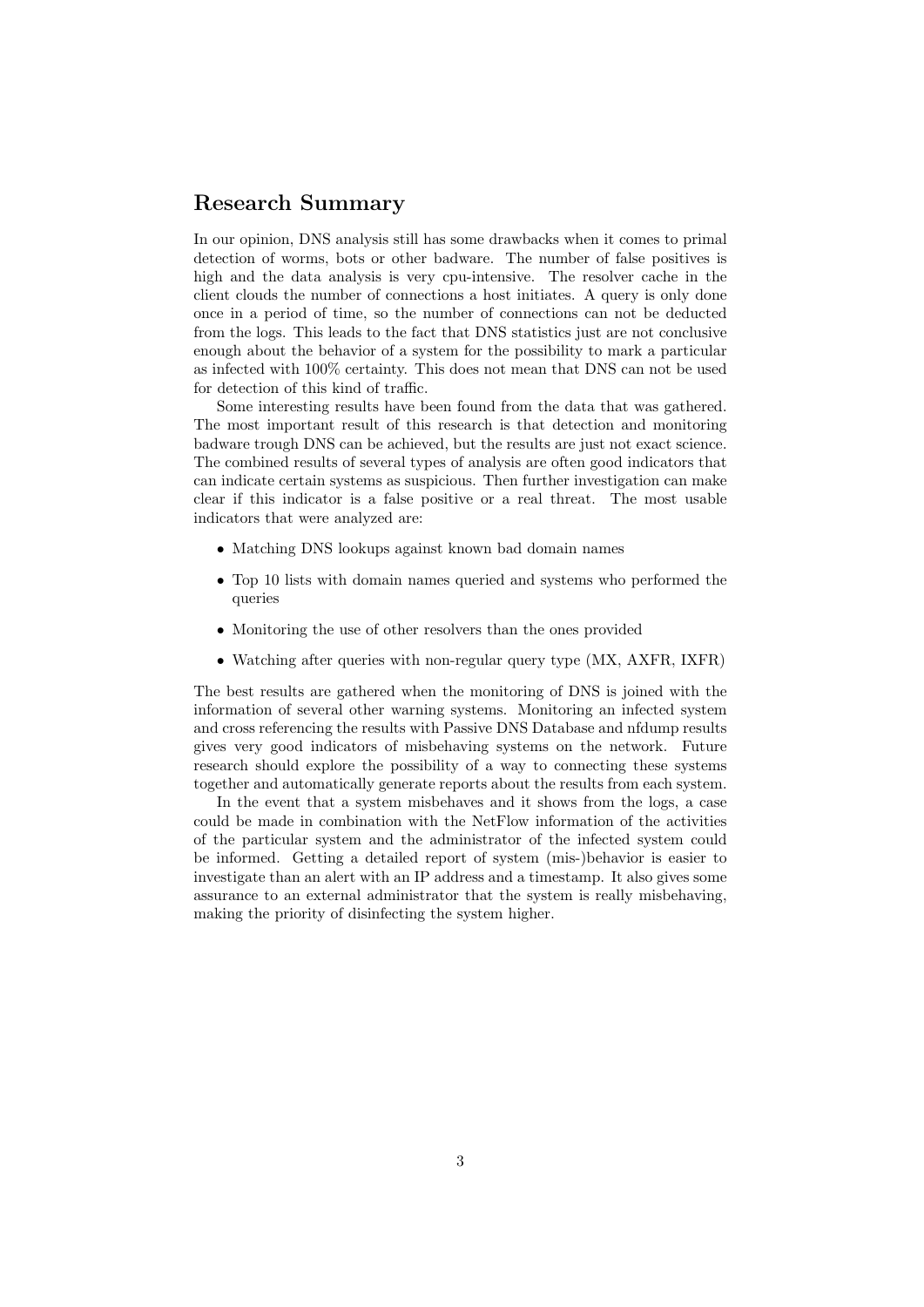# Contents

| 1        | Introduction                                                                               | $\bf{5}$       |
|----------|--------------------------------------------------------------------------------------------|----------------|
|          | 1.1                                                                                        | $\overline{5}$ |
|          | 1.2                                                                                        | $\overline{5}$ |
|          | 1.3                                                                                        | 5              |
| $\bf{2}$ | Research Goals                                                                             | 6              |
|          | Bot detection $\ldots \ldots \ldots \ldots \ldots \ldots \ldots \ldots \ldots$<br>2.1      | 6              |
|          | 2.2                                                                                        | 6              |
| 3        | <b>Related Work</b>                                                                        | $\overline{7}$ |
|          | 3.1                                                                                        | $\overline{7}$ |
|          | 3.2                                                                                        | $\overline{7}$ |
| 4        | Hypothesis                                                                                 | 7              |
| 5        | Methodology                                                                                | 8              |
|          | 5.1                                                                                        | 8              |
|          | 5.2                                                                                        | 9              |
| 6        | Data analysis results                                                                      | 10             |
|          | 6.1<br>Matching against known domain names                                                 | 10             |
|          | 6.2<br>Top 10 requested queries lists $\ldots \ldots \ldots \ldots \ldots \ldots$          | 10             |
|          | 6.3<br>Top 10 requesting clients lists $\ldots \ldots \ldots \ldots \ldots \ldots$         | 11             |
|          | 6.4                                                                                        | 11             |
|          | 6.5                                                                                        | 11             |
|          | Query anomaly (new queried domains) $\dots \dots \dots \dots \dots$<br>6.6                 | 12             |
|          | 6.7<br>Queries with non-regular qtype $\dots \dots \dots \dots \dots \dots \dots$          | 12             |
|          | 6.8                                                                                        | 12             |
|          | 6.9                                                                                        | 12             |
| 7        | Research results                                                                           | 12             |
|          | 7.1                                                                                        | 13             |
|          | 7.2                                                                                        | 13             |
|          | 7.3                                                                                        | 14             |
| 8        | Conclusion                                                                                 | 14             |
| 9        | <b>Future Research</b>                                                                     | 14             |
|          | A Specification of used Hardware and Software                                              | 16             |
|          | <b>B</b> Gathered results from a live network                                              | 17             |
|          | Matching against known bad domain names<br><b>B.1</b>                                      | 17             |
|          | Top 10 Requests $\dots \dots \dots \dots \dots \dots \dots \dots \dots \dots \dots$<br>B.2 | 18             |
|          | Infected Systems Monitor and Cross Reference<br>B.3                                        | 20             |
|          | B.4                                                                                        | 22             |
|          | Uncommon AXFR/IXFR requests $\ldots \ldots \ldots \ldots \ldots \ldots$<br>B.5             | 23             |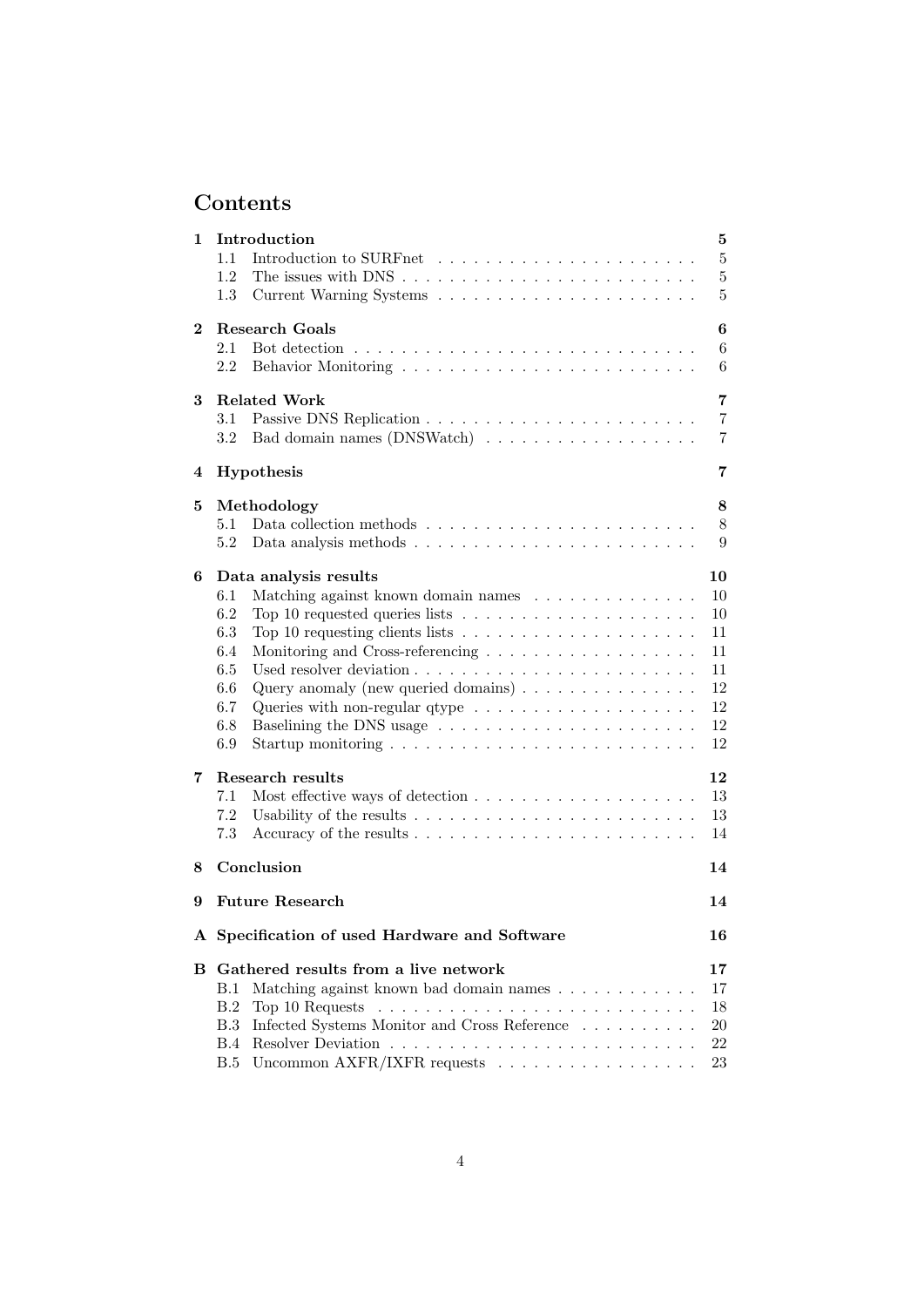### 1 Introduction

As part of the Master study in the field of System- and Network Engineering (OS3)[1], at the University of Amsterdam, the students will perform a research project on behalf of SURFnet[2]. The research project will have an emphasis on the subject of the possibilities of using the domain name systems as an intrusion detection system.

#### 1.1 Introduction to SURFnet

SURFnet is a network provider for universities, colleges and other educational and research institutions. Their core business is offering high-bandwidth networklayer connectivity. Customers themselves have to take care of the services needed for accessing the Internet, e.g. DHCP and DNS.

For the purpose of network availability, SURFnet wants to have a grip on service-disrupting traffic to protect their own network and the Internet community at large. To accomplish this, SURFnet monitors their network traffic for malicious activities. This detection is mainly done by analyzing samples of Netflow information. Unfortunately, results of this analysis only reveal session information about the disruption. There is a need for more detailed data to identify the cause of this traffic. To gather more detailed information, SURFnet is currently an IDS sensor[5] network to have more insight in this type of traffic. Other less conventional methods of detection are now under consideration. The monitoring the domain name queries is one of them.

#### 1.2 The issues with DNS

Earlier botnets contacted their controller by a static IP that was hardcoded in the source of the bot. When the IP address was retrieved from the source through reverse engineering or monitoring a bots behavior, that specific address could be black-holed and the network was safe again. Bot programmers had to find ways to circumvent these issues, and they did. Nowadays, bots have domain names coded in them which they can resolve to connect to a controller. This method makes the connection transparent, giving room for the controller to move between hosts by changing A records. A problem that is often faced when trying to find a domain name to an IP address, is the fact that not for every A record, a matching PTR record in the reverse lookup zone exists. So we can't find out which domain names a client queries when he contacts a controller. Fortunately, this issue is partially solved by the Passive DNS Replication Project. The Passive DNS project builds a database that caches answers of queries for A records. This way matching records can be queried. Sadly, this still leaves the problem of detecting the bots.

#### 1.3 Current Warning Systems

Currently, SURFnet has two warning systems in operation on their network.

Network Emergency Responder and Detector N.E.R.D. [3] is an IDS developed by TNO for SURFnet. N.E.R.D. collects NetFlow data, to which statistical analysis is applied for anomaly detection, e.g. DoS attacks and massive portscans. Backtracking the source ip addresses of these attacks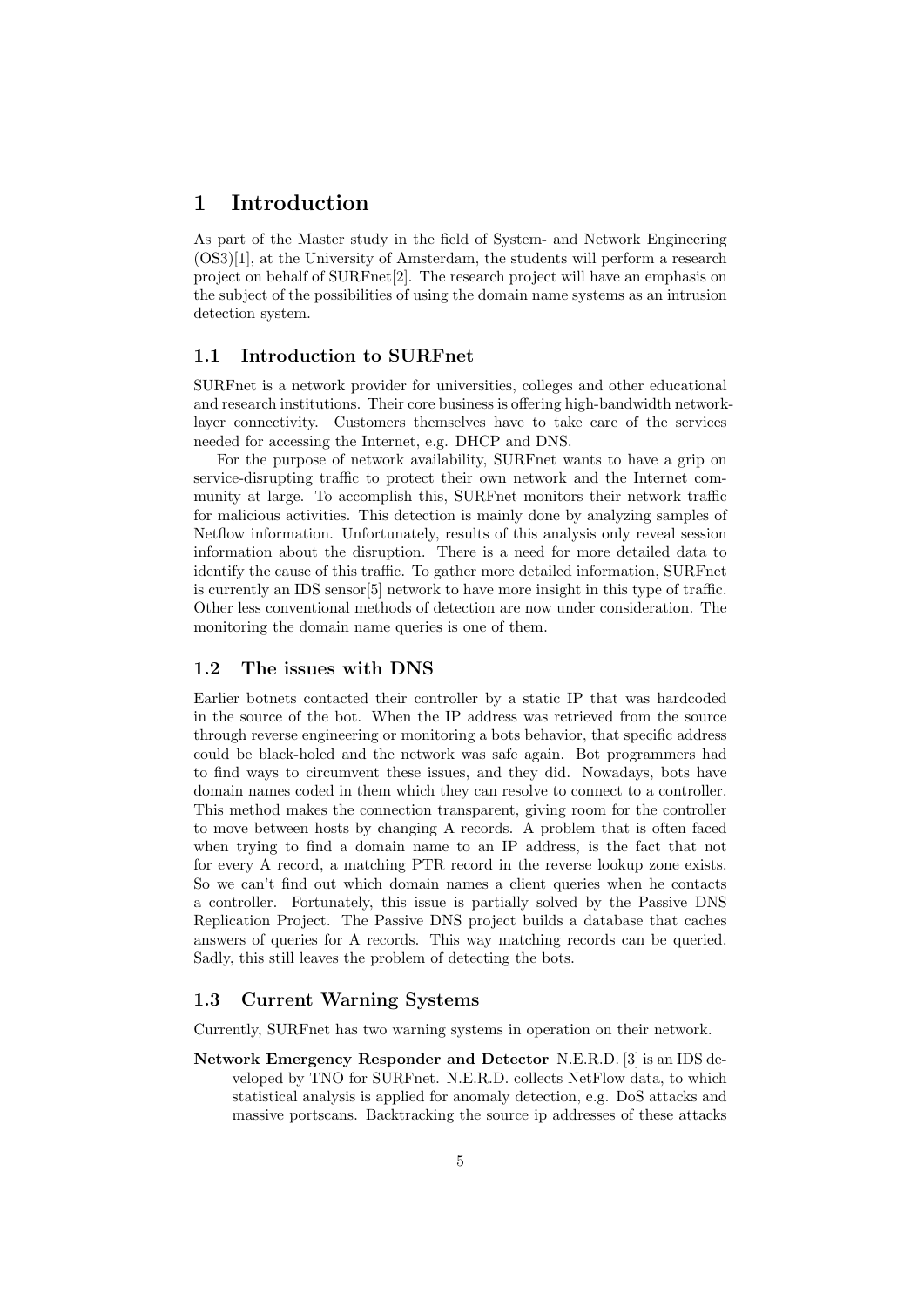usually leads to the bot infected systems. But detection is a reactive based approach, and means that you are too late, since your resources have already been misused, and the damage could already have occurred.

Bad Hosts Lists combined with IP Flow information With regular interval SURFnet receives bad hosts lists that contain ip addresses and tcp ports whereof is known that they service irc bot controllers. These IP address and tcp ports are then matched to sampled IP flow data collected from routers in the SURFnet infrastructure. This is done by a tool called  $nfdump[4]$  by Peter Haag of Switch. When they match to a flow, the system that initiated the connection is highly likely to be infected. Now these systems can be cleaned before they are used in an attack. The advantage is that action can be taken on infection before resources are misused, thus diverting a possible attack. This is a proactive based approach, but it still requires you to have knowledge of bad ip addresses before you can act. And you have to depend on external sources for this information.

## 2 Research Goals

Detection of bots is hard when they are not yet active. If you know the IP addresses and TCP port on which a controller resides, you can extrapolate this knowledge from Netflow statistics, but this requires you to have knowledge of bot controllers. When these botnets are instructed to contact another controller, you are unable to detect newly infected machines.

#### 2.1 Bot detection

To keep a grasp on badware clients and servers exchanging them have to be detected. The first goal is to find ways to detect clients in the network by means of DNS statistics, that are infected with badware. A way this could be performed is by monitoring the domain naming service and using these result to detect suspicious behavior. An automated system or network management could inform the systems administrator of the target network to take action against the infection.

#### 2.2 Behavior Monitoring

Our second goal is to monitor the behavior of systems that are positively identified some kind of remote controlled malware by gathering the DNS lookups they perform. When a couple of infected systems start querying another domain name at a regular interval, further investigation can be stated against the domain name to see if there are services active on the destination system, that are not legit. If this is the case, the domain name involved could be shared between CERTs to inform others of this malicious activity. In their turn, other CERTs can cross reference the bad domain names with their DNS statistics.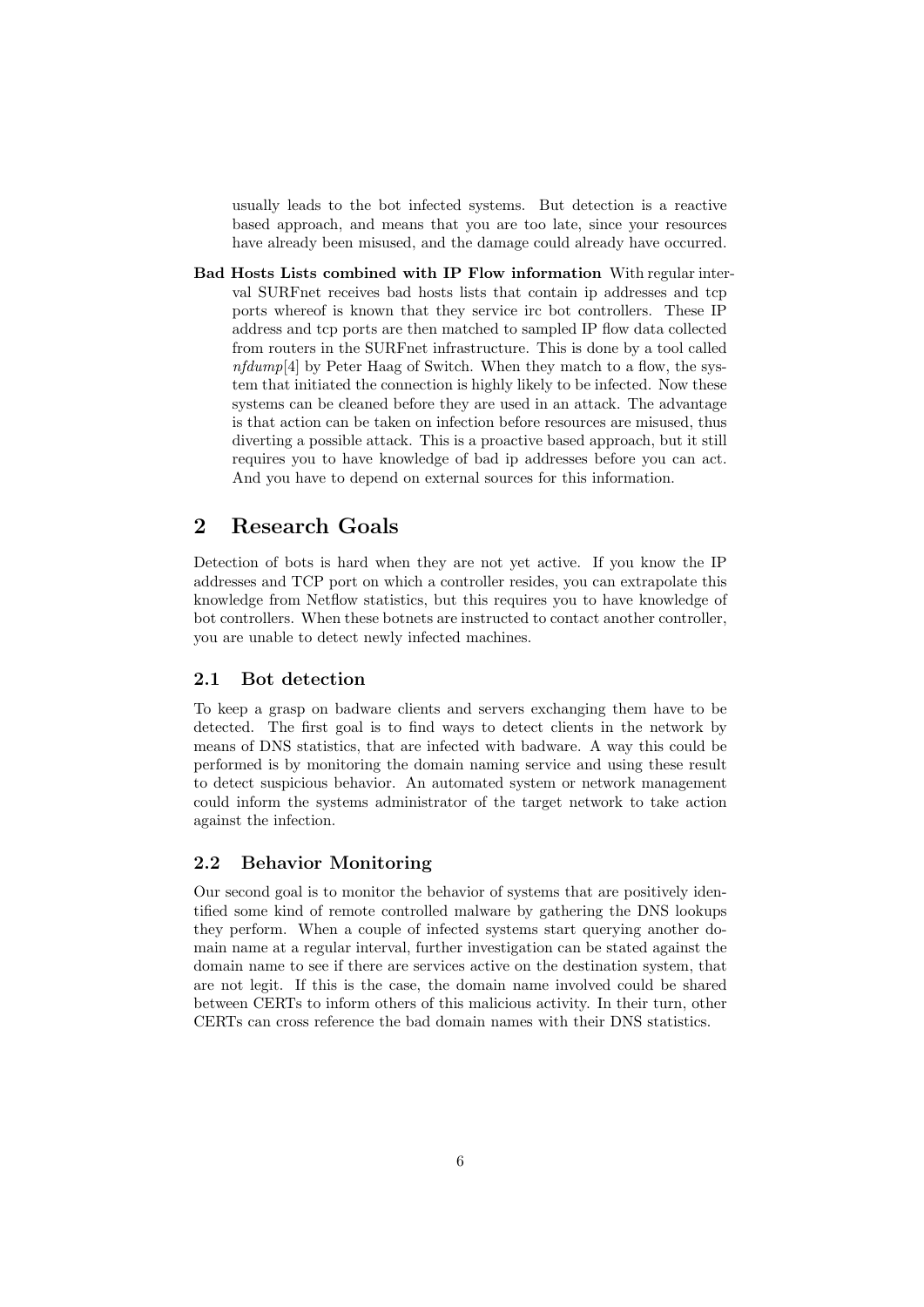### 3 Related Work

David Dagon has uttered the idea of DNS based detection of botnets in the presentation 'Botnet Detection and Response'[6] and John Kristoff[7] of the Northwest University talked about how to use DNS as a botnet mitigation tool, and what some results could be. Besides this, has been no scientific research done in the detection of bots and their behavior based on DNS data. Some projects use DNS in the process of detection, but none use DNS data as the base of intrusion detection. Other related research has been done by the following projects.

#### 3.1 Passive DNS Replication

The Passive DNS Replication Project[8] is a project started by Florian Weimer of the University of Stuttgart, Germany that uses sensors placed at strategic places on the Internet that captures answers of DNS queries from clients. This information is used to build a database where IP addresses with the respective domain names from the query are stored. The goal is to make it possible to make reverse lookups with IP addresses for which no PTR records exist. This could be useful for detecting which domain names are used to contact a system on the Internet. An example could be when a user has control over a forward lookup zone and uses records from this zone for contact with systems he uses. Often, these people have no authority over the reverse lookup zone. This way, they can't make a PTR record for their system. Situations where this could happen is with virtual hosting as a reseller or user, and when zones are used to point A or MX records to IP addresses of customers with ADSL or Cable Internet connections.

#### 3.2 Bad domain names (DNSWatch)

Norman Elton and Matt Keel of the College of William & Mary mention the possibility of detecting bots and worms by comparing lookups to a known list with bad domain names in their presentation 'A Discussion of Bot Networks'[10]. The way they propose to gather the list with bad domain names is trough DNSWatch[9], a PERL script by John Kristoff that parses DNS logs to detect the change of DNS resource records. This information could be used in combination with the information of hosts using a specific resource record.

### 4 Hypothesis

Our hypothesis is defined as follows: Systems, infected with badware (malware, bots or viruses) that make contact with external hosts by using the domain name service, give away information about themselves through the queries they perform. When these lookups are gathered, they could be used to pinpoint infected systems. With specific analysis, this could also reveal some information about the infection and the source.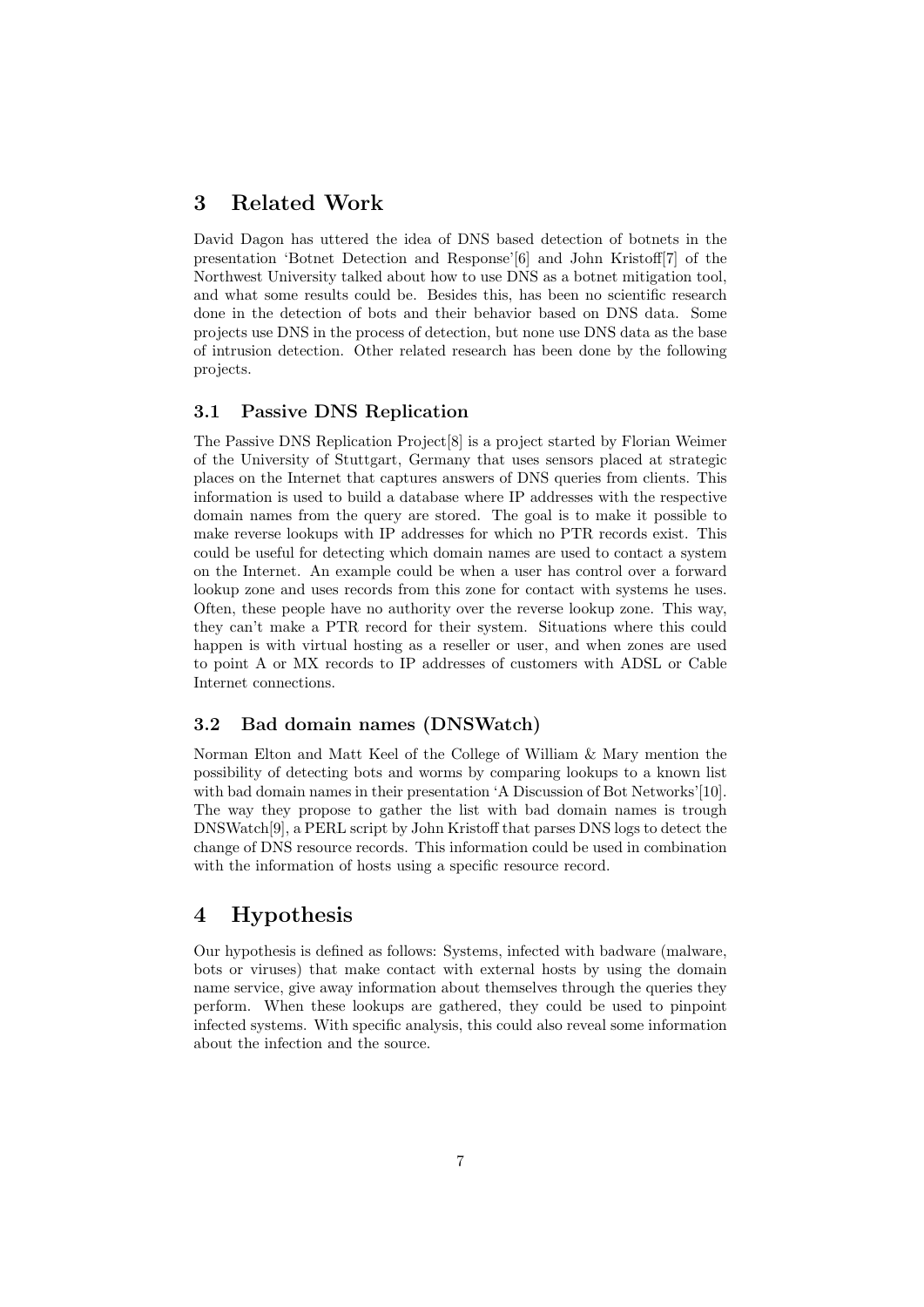### 5 Methodology

Our research project consisted of two phases. The first phase is finding out which method can be used best for gathering the needed data from the DNS system. The second phase consisted of analyzing this data for use of detection and monitoring.

#### 5.1 Data collection methods

There are two main options of gathering the DNS data. The usage of query logging on DNS servers can be used to parse the performed DNS queries into a database. A second option is eavesdropping traffic to a name server in a live network, and forwarding requests to a collector.

Parsing the gathered logs of the used name servers into a database at specific intervals can be a way of retrieving the needed data. The parsing of logfiles is by far the least intrusive type of monitoring from a network point of view. No adaption of the network layer would be needed. A disadvantage is that when systems use other resolvers than the ones that are configured for monitoring, i.e. publicly accessible resolvers on the Internet, you would miss out on this data, which possibly could contain important information.



Figure 1: Parsing a DNS querylog into a database

Eavesdropping a live network is a more intrusive and also more intensive way of gathering DNS queries performed. To gather all possible queries, a sensor has to be placed in the traffic stream to the local DNS resolvers and on the Internet uplink. Because these connections usually bear large traffic streams, a switch that supports span ports and can filter packet flows is a prerequisite.



Figure 2: Eavesdropping the network for DNS queries and log into a database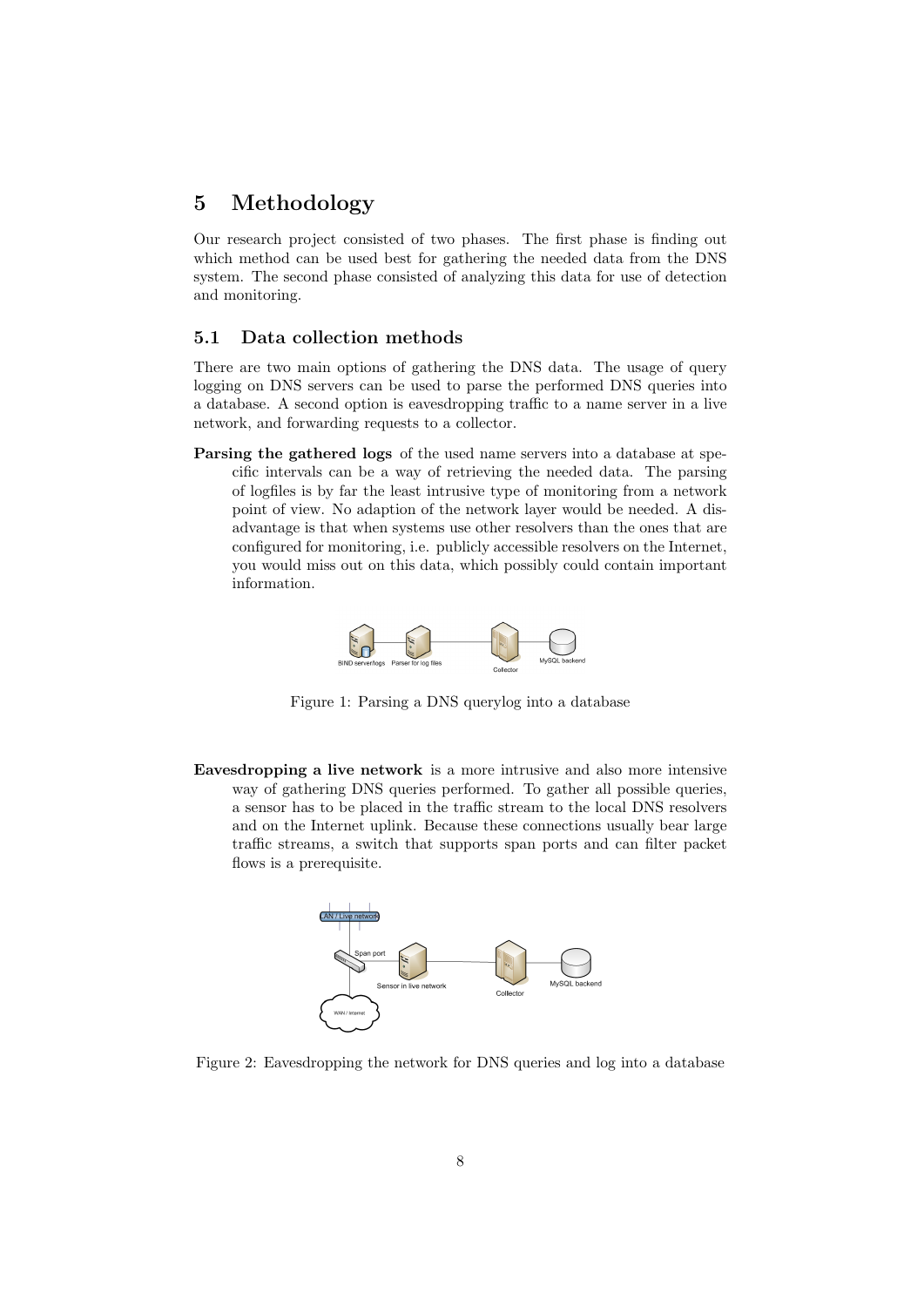#### 5.2 Data analysis methods

The biggest problem is that the behavior of a bot is not documented somewhere. This means that it is not clear what queries are performed on which interval and on what basis. To get useful results, we have to find specific patterns in the logged data.

Analysis of the following can indicate uncommon activity. A host could be infected with a bot or be used for hacking purposes. Our project focused on the following types of analysis:

- Queries to resolve known bad domain names Queries of machines can also be matched with a list of bad domains. This analysis is probably the most powerful, because of its immediate result.
- Top 10 statistics Different Top 10 statistics can be a start point to detecting behavior that is out of line. Requests per hour per client, number of queries to a specific domain name and number of different name servers used. The systems at the top of these lists can be used for Top 10 statistics like number of requests per hour per query, number of name servers per client, etc. Abrupt changes in one of these top 10 ranks could be reported for further investigation.
- Monitor the queries of known infected machines With the Netflow data from nfdump it is possible to detect connections from clients to machines that are on a blacklist<sup>1</sup>. The machines that initiate this connections are marked as suspicious. By watching their queries, the behavior of the bot can be documented, which can lead to detection of other bots in the network. The Passive DNS project could also be involved in these tactics.
- Query anomaly (new queried domains) New domains, queried en mass by A or PTR requests are at least suspicious. This can mean that a new website became increasingly popular in one day, or something else is going on. By looking at that information, it is possible to detect a new (widespread) virus or botnet infection, but also results from the infection like DDoS attacks.
- Used resolver deviation Large deviation in which resolver was consulted could be an indication of uncommon activity. Normal operating machines usually only send requests to resolvers, defined in their resolver list, configured either by hand or DHCP. Uncommon behavior could indicate malicious activities. If most contact is with root servers and with name servers that are authoritative for the requested domain,it can be the case that it is more likely that a consumer has a local DNS server that performs iterative lookups.
- Queries with uncommon qtype (MX/AXFR) There are several queries you don't expect to find on an access layer network, i.e. many MX requests from end users can indicate a system that is abused as an open mail relay. This relay can than help to further propagate a virus or bot to other machines. Certain hack attempts can also be detected when many AXFR or IXFR requests are made to high profile domain name systems

<sup>&</sup>lt;sup>1</sup>Current blacklists are retrieved from a closed security mailing list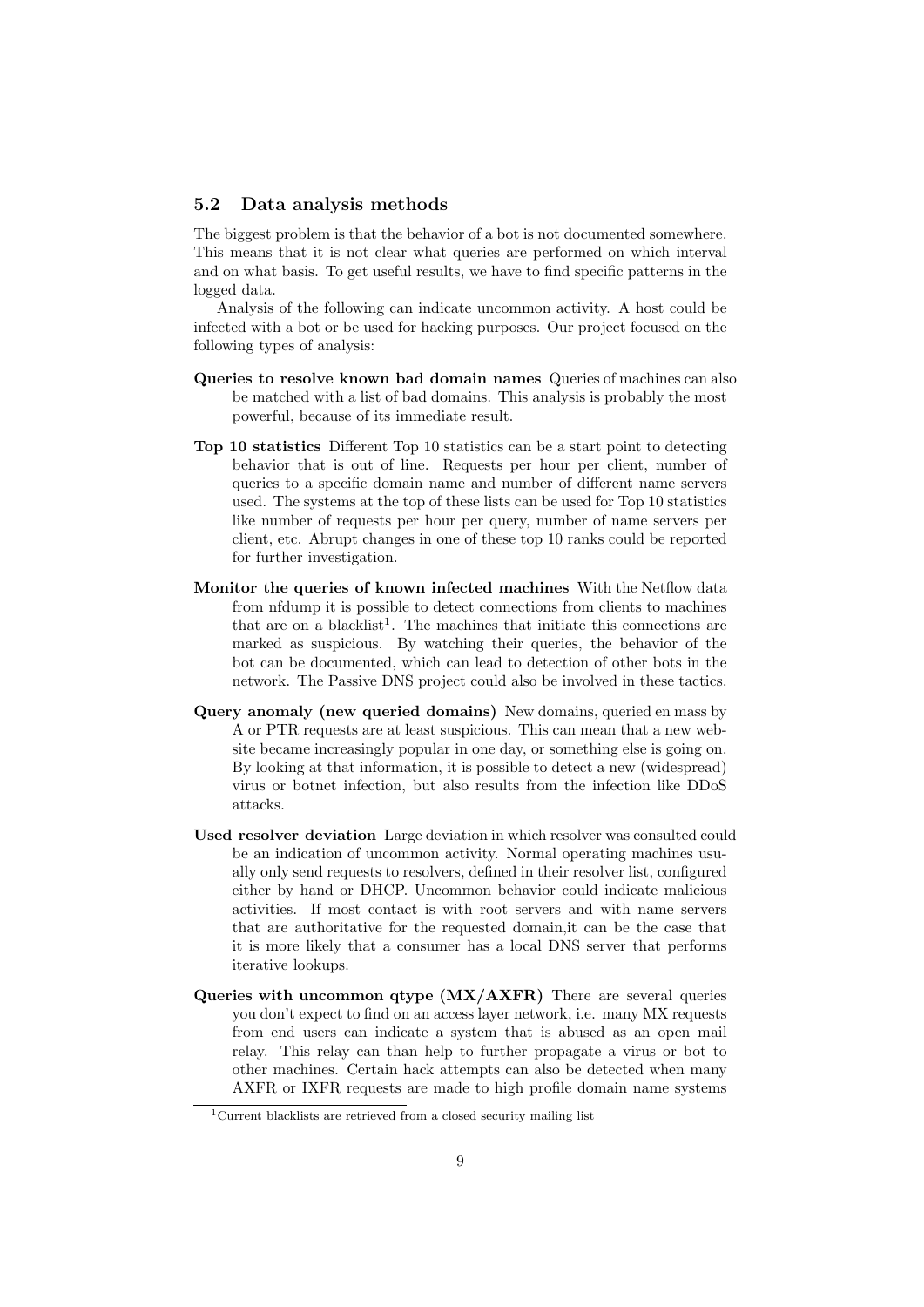i.e. hotmail.com or netscape.com. At the moment of writing, there are still many vulnerable BIND versions active. A scan may reveal the version of BIND followed by a hack attempt. Machines performing AXFR or IXFR requests are reason for further investigation.

- Baselining the DNS usage Comparing more monitored networks, e.g. a clean and a dirty network to each other, can tell more about query behavior. The differences could give a lead to infected machines or bad domains. One drawback could be that the two compared networks have to be more alike. Different types of networks, e.g. an office network or a university campus network could be too different to be compared.
- Startup monitoring Looking at the start up of a possibly infected machine could tell more about bots or botnets. If the DNS queries performed right after booting changes over time, this can reveal a fresh installed bot contacting its controller. This behavior can also appear when a machine was disconnected for some time and than reconnects to the Internet.

### 6 Data analysis results

All the anomaly detection was done by hand. Automation of most detection would be quite hard, because there is no real strategy to define that something is wrong, but for some behavior can be set traps.

#### 6.1 Matching against known domain names

The match against a known bad host or domain list is easy to be done. (See appendix: B.1) Getting a list with up-to-date information of domain names is less trivial. Somewhat of a disadvantage of this approach is that it is rather hard to keep a list of bad domain names up-to-date. Possibilities are Fraudwatch[13] that is a company that is selling these lists, and there are some closed mailing lists like Gadi Evron's[14] lists and nsp-security[15] that maintain these lists. The domain names retrieved from bots in sandboxes or in mailing lists<sup>2</sup> were mostly of older botnets. So this had no usage to detect recent badware threats. Earlier threats were taken care of already with help from netflow information. The infected machines were put in quarantine and the owner was forced to clean things up before reconnection was possible. Though this way of handling issues works well, the probabilities of finding useful results became limited.

#### 6.2 Top 10 requested queries lists

The first executed query to display a top requests list, showed some surprising results. (See appendix: B.2) Other than the expected requests like queries for google.com or msn.com, the top rank was often represented by unknown, unresolvable domains. After investigation, it appeared that these domains used to host a botnet controller, which was taken down a couple of months ago. The domain was not cached as negative. A conclusion from this can be that these requests were done by bots which used their own DNS resolver, since the resolver available in Windows also caches negative queries. In a way this can be used

<sup>&</sup>lt;sup>2</sup>We didn't subscribe to the mailing lists of Gadi Evron or nsp-security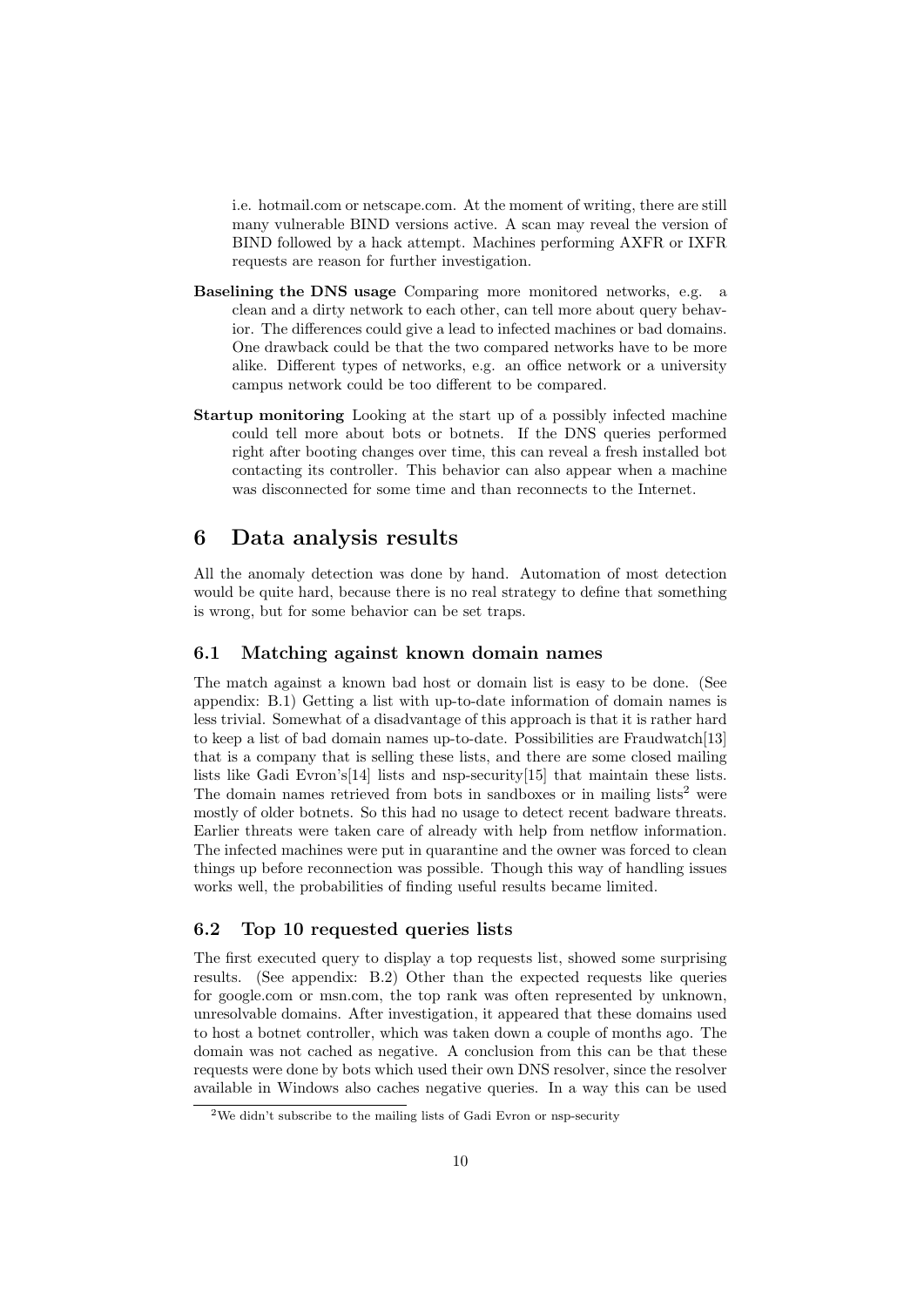to detect systems that are still infected with older or rogue bots, detached from their controller.

#### 6.3 Top 10 requesting clients lists

In our data, there was a big difference between the top 10 one on the list and the rest. The  $20\%/80\%$  rule is a little bend here to the  $1\%/99\%$  rule. 1% of the clients performed 99% of the requests. Further investigation showed that most of the top clients matched to the records in the top query lists. Also many clients in the top list were requesting domains that were not available. Just like the top queries list, this could indicate bot-precence, since Windows does negative caching for  $4 \text{ or } 24 \text{ hours}^3$ .

#### 6.4 Monitoring and Cross-referencing

Monitoring known infected systems and cross referencing them with nfdump data or the Passive DNS Database gave many information. When a client connects to a controller this can be detected with nfdump. If the DNS name was not cached, this would show a hit with the exact same timestamp with our DNS logs (See appendix: B.3). We would then use the domain name that it used to contact the controller to cross match this with other clients in our log. This showed results of other systems infected. Unfortunately they had all already been noticed by a nfdump run. When we matched the domain name in the Passive DNS Database, it revealed four other domains on the same IP address. We could match two other domains to other clients in our log, making contact with this suspicious website. These have also been noticed by a nfdump run. This showed that it is possible to detect other bots through DNS monitoring, once a lead is found. Also is requires a lot of work for something that is done faster with nfdump. It couldn't be concluded if this bot later started querying any of the other domains because our data was limited to about 14 days.

#### 6.5 Used resolver deviation

The nameserver deviation research produced some interesting information. A rather large number of machines used other nameservers besides the suggested ones by the provider. When the regular name servers were filtered out, two results were found. A remarkable result was that about twenty clients used over a 1000 name servers. Closer inspection led to the discovery that most of the queries were done to root servers or authoritative name servers. We can conclude from this that it is highly likely that the customer has a resolving name server, performing iterative lookups. The second thing we found out was that a very large number of systems (around 15%) uses 1 to 4 name servers other than the ones provided by the ISP. We found out that many of these were to highly redundant name servers of high profile internet providers like AOL of Qwest. Most of the requests done to these servers were for commercial purpose like webads, adware and spyware. The developers of these software were probably worried of being black holed at the DNS server of the ISP. Monitoring the used number of name servers on a hourly basis can lead to the discovery of infected systems (See appendix: B.4).

<sup>3</sup>Depends on configuration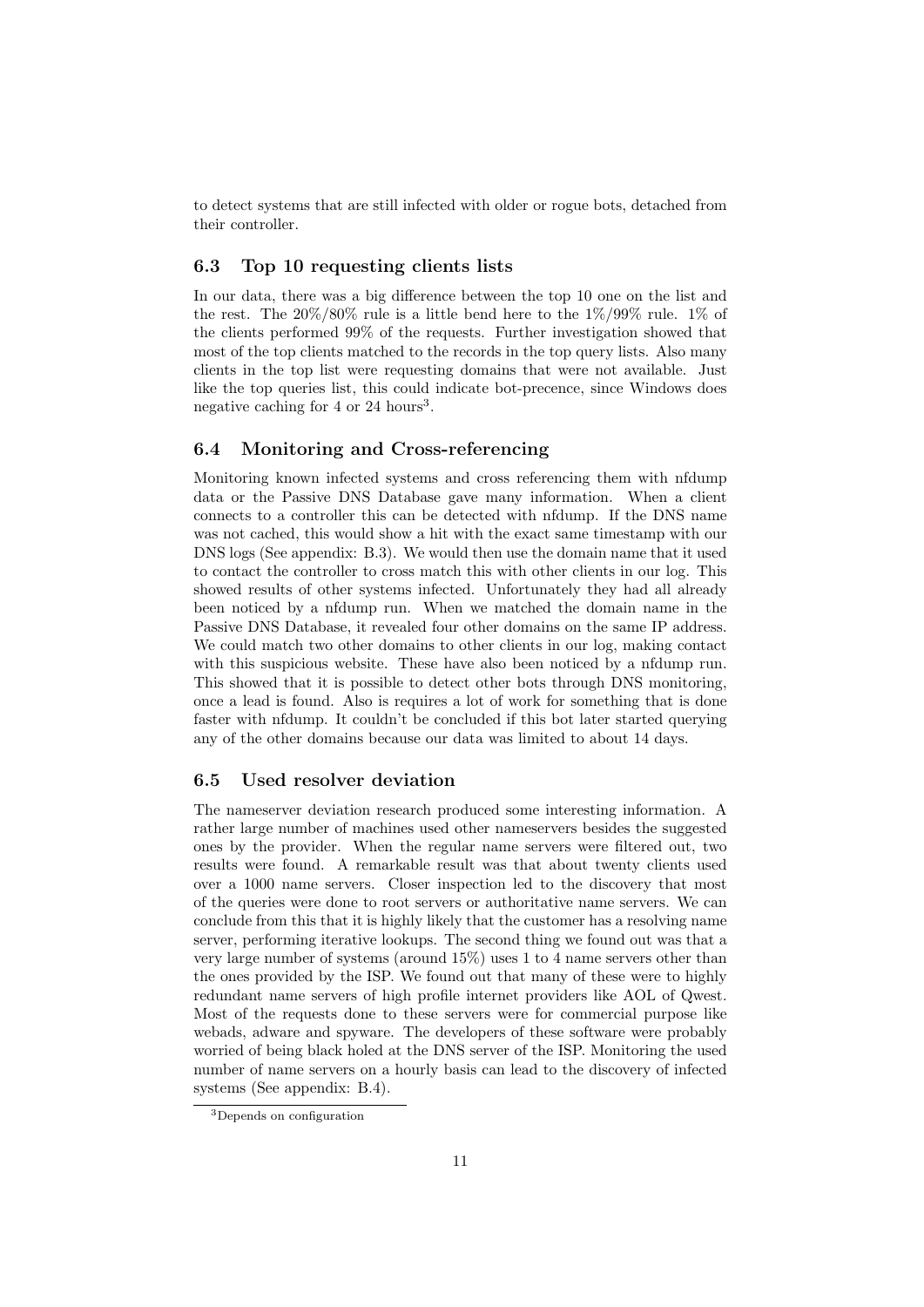#### 6.6 Query anomaly (new queried domains)

An interesting event we found was a specific host that was in the top ranks querying a domain name that was not resolvable anymore. At one moment this specified client disappeared from the top rank. When the cause was found, it appeared that this client stopped querying this domain, just after he had contact with an IP address of which we knew a controller resided. So we can conclude that systems receiving a command from a controller can in some times be detectable by DNS log information.

#### 6.7 Queries with non-regular qtype

There were many lookups for other qtypes than the usual A, quad A and PTR. The qtypes that should require focus are large amount of MX queries and the AXFR/IXFR queries, which can be used for hacking or spamming. The most MX queries mainly originated at clients that have local SMTP servers. These servers perform MX lookups before forwarding a message. There was however an anomaly we found here. There were a couple of clients that queried hotmail.com for a MX resource record, just before resolving some domains from other than by the ISP provides name servers. We couldn't trace the domains back to bot controllers and haven't found out where the domains were used for. From the AXFR/IXFR queries performed, most of them were from just a couple of hosts. Since the AXFR queries were targeted at high profile name servers from cisco.com, hotmail.com and netscape.com (See appendix: B.5), and it is highly unlikely that a secondary for any of these domains resides in the VLAN that was monitored, it is likely that the queries were initiated by a hacker or a bot.

#### 6.8 Baselining the DNS usage

Establishing a DNS baseline is hard. It becomes even harder if you can't manage the clients. The monitored network had infected systems from the moment we started monitoring. Therefor baselining the DNS usage was not a possibility at the moment. It should be possible to establish a practical baseline by filtering out many of the infected hosts, i.e. by removing the top 10 DNS clients and the top 10 performed queries. Further research in baselining was not performed.

#### 6.9 Startup monitoring

Monitoring DNS queries after a client starts up can be an interesting indicator if it is in a managed environment where all the systems are installed with the same software. Deviations from standard behavior could lead to suspicion. Unfortunately, because we could not baseline our network or individual clients, startup monitoring was not a real possibility to investigate.

### 7 Research results

Detailed DNS analysis can give information about unwanted network activities. When these types of analysis are automated in an information system that could automatically generate a rapport of incidents. This could greatly improve the knowledge of badware on the network. In the research goals was pointed out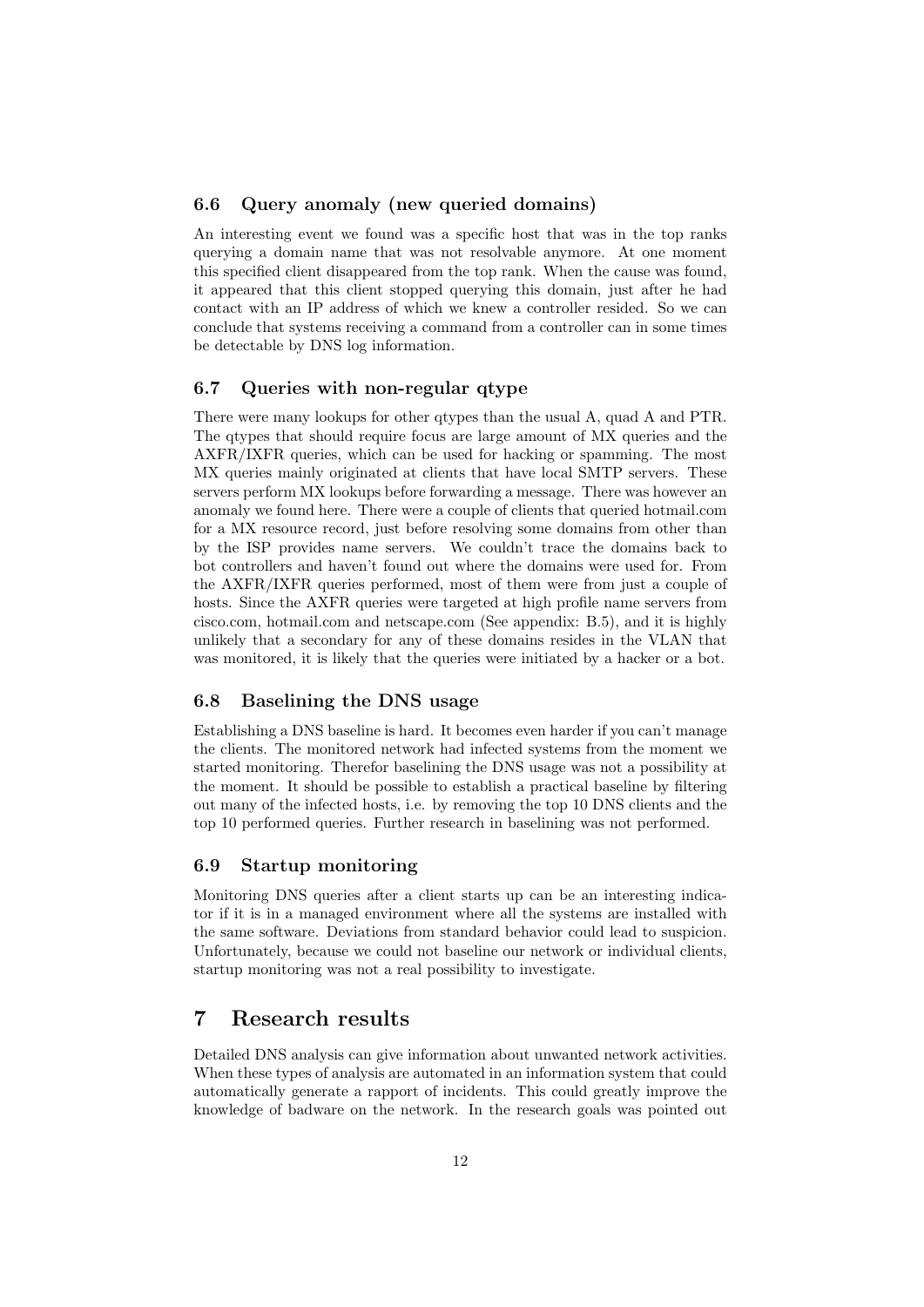that both de detection and the gathering of additional information should be done through DNS statistics collection.

#### 7.1 Most effective ways of detection

Both goals can be achieved through the use of DNS statistics. From results it showed that detection is never 100% accurate. Monitoring a suspicious system and cross referencing with Passive DNS Database and nfdump information could yield near 100% positive detection results and much better data gathered. The detection of infected systems in the network could be done by some of the following means:

- Matching DNS lookups against known bad domain names
- Top 10 lists with domain names queried and systems who performed the queries
- Monitoring the use of other resolvers than the ones provided
- Watching after queries with non-regular query type

Also we believe that in an environment where end systems are managed, baselining DNS usage and startup monitoring could lead to results.

#### 7.2 Usability of the results

As shown in the 'Results Gathered' appendix, our results were mostly pointers to suspicious activity. Though we started with the goal of bot-detection, it shows that DNS statistics are very susceptible for false-positives and are not conclusive enough for marking bad hosts with a 100% certainty. The local cache on a client also caches queries for a period of time. The DNS logs are deprived from a lot of information this way. Besides that, the DNS detection was always behind on the detection based on NetFlow statistics. In the example in appendix B.3 showed that is was possible to detect new domain names from a previous infected systems, but the results are based on a lot of ifs and whens. You should have a match on the timestamp and there has to be information in de Passive DNS replication Database. Also the performed queries are very CPU intensive. It would be impossible to match all the found IP addresses and timestamps between the two systems. Especially the timestamp hit is hard to match. Sometimes there is a time delta between the results of nfdump and the DNS logs. Also some clients that are infected spawn over a 100 queries per second. Matching it to a specific hit in nfdump results becomes difficult then. Then there are the smart bots, that just avoid detection be performing a query earlier, and caching the result. Relying purely on DNS for intrusion detection is not advisable.

The use of DNS as an additional source of information about systems is much more usable. When a nfdump reports a system, it gives you an IP address and a timestamp. This information doesn't really show what is wrong with the system, just that it makes contact with known bad systems on the Internet. When the gathered DNS data can be used to find additional information about the systems behavior, an analysis of the thread of the system can be made more precise. For example, systems that make a lot of AXFR queries are less of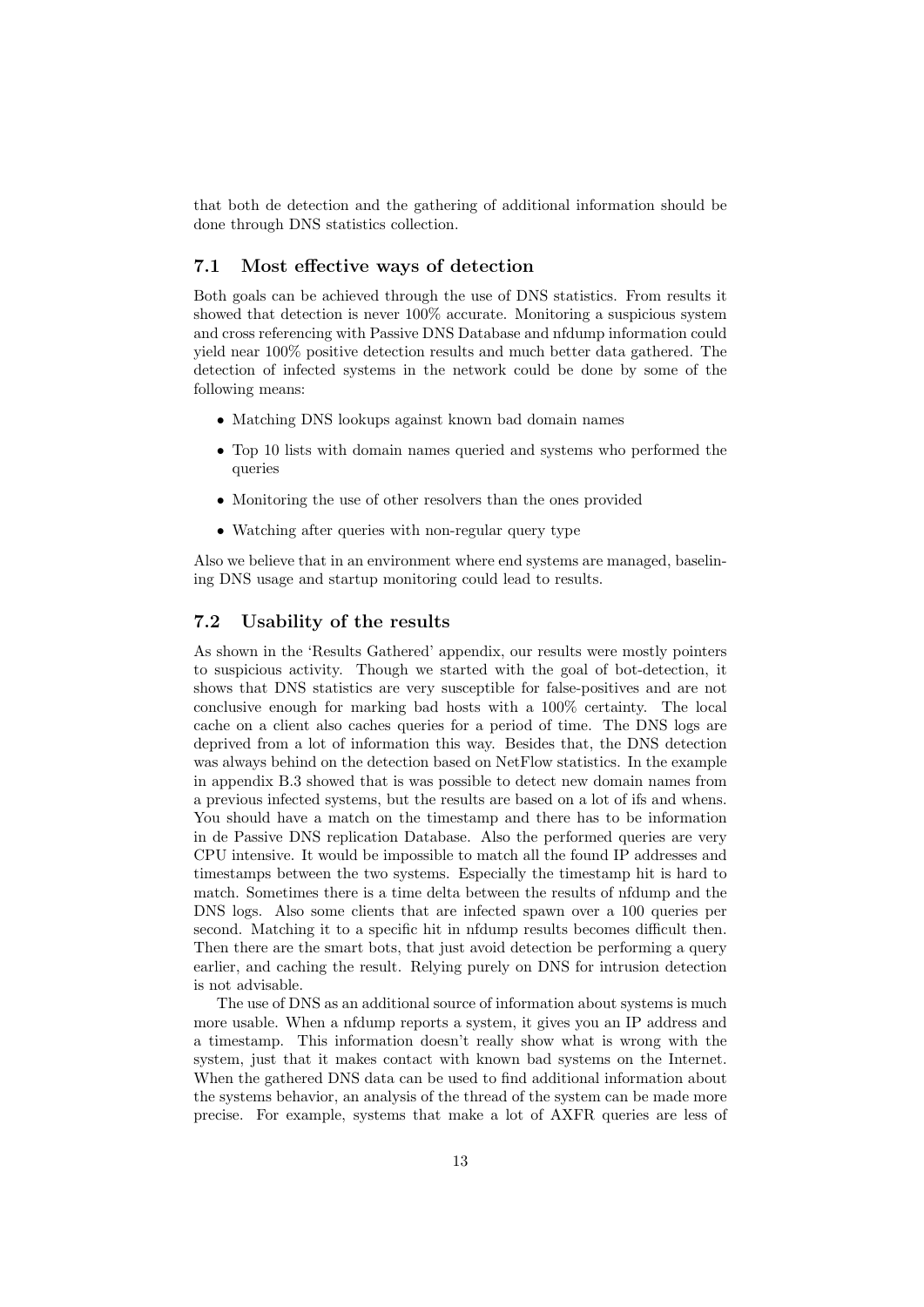a thread to systems that contact the domain names of current or former bot controllers. Systems that use over 20 different name servers are more likely hosts to an infection than a system that does a hundred lookup in a minute. This detailed information can be of great value to the system administrator.

#### 7.3 Accuracy of the results

The findings presented in this document are based upon results which depend on many different factors. First of all when looking at a network, one has to question to what extent this network is representative. Though two networks have been monitored, these may be too equal to each other. Also, the IP addresses of most of the machines on the two networks are configured by DHCP. It is therefore likely that a machine could have been assigned a different address after (re)booting what results in information shifts.

Another factor is the sensor, responsible for filtering the required DNS data out of the complete stream. Calculation showed that this machine was theoretical capable to perform the task. This was confirmed by watching the system performance of the Ethernet card and the CPU load. However, these numbers showed average like statistics. Taking the system utilization of an average of 65%, it was very probable that high traffic peaks resulted in missed DNS data.

### 8 Conclusion

Using the DNS system as an IDS is an attractive possibility. The data is relatively easy to gather by eavesdropping on an uplink, but analysis of the data is hard. Many of our results match the findings of John Kristoff's research<sup>[7]</sup>. The results showed that there were several matches between data gathered from nfdump results and the data gathered from the DNS logs. But nfdump was often earlier with detection. Possibly because DNS analysis had to be done by hand, and it was impossible to cross match every hit. Automation of this process could reveal results faster.

The real conclusion that can be drawn here is that detection purely based on DNS statistics alone is not a real viable possibility. Badware does also use the DNS system and DNS monitoring can surely aid in the detection of unwanted network traffic. Because the detection is not accurate to the extend of 100% positively pinpointing all known or new infections. Rather the DNS data should be used for gathering additional information about infected systems that were logged from a nfdump. This could in turn be cross referenced with other DNS monitoring systems like the Passive DNS Database to yield usable information about systems and behavior of badware, to which further investigation can be stated.

### 9 Future Research

Future Research on the subject of DNS as an IDS could provide a way to do some automatic risk analysis with information like the used number of name servers, large quantities of queries or uncommon query types automatically. When the risks generated by the behavior of a client succeeds a certain threshold, a report could be generated and send to the system administrator, which could take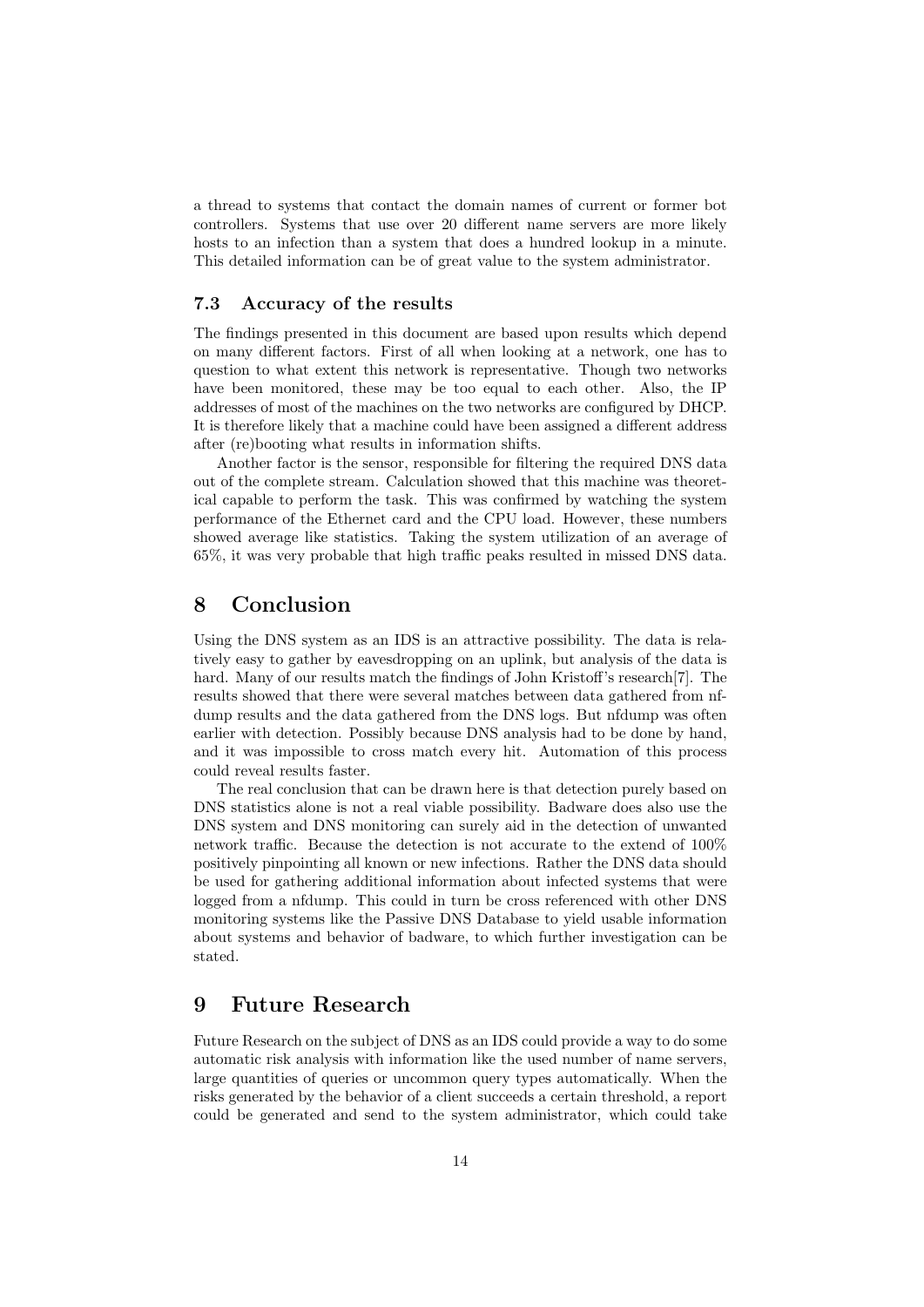actions to clean the system. Also typical behavior of a bot could be monitored to expand the knowledge of the way a bot acts. This information can be relevant to taking down a botnet as a whole.

An overview of interesting future research:

- Interfacing with external systems like the nfdump NetFlow information or the Passive DNS Database could automate the reporting of results. An interface that is usable by some kind of central detecting, monitoring and reporting tool that uses all this information together to build a profile of suspicious systems would be of great value.
- Interface with a DHCP server can help detect the movement of IP addresses through a network. This could clarify the results.
- Heuristics can be used to detect 0-day infections of badware. Since performing heuristics is a very intensive and complex method of analysis, deleting unusable information from the database is also a subject that needs further exploring. Determining the trivia of the DNS data, is probably a research of its own.
- Baselining DNS usage in a managed environment is also a subject that would surely result in a viable way of badware detection.
- Automated back-holing by injecting a diverting resource records of bad domain names in the resolver cache can help quarantining systems from controllers, without interfering with the normal action of a user.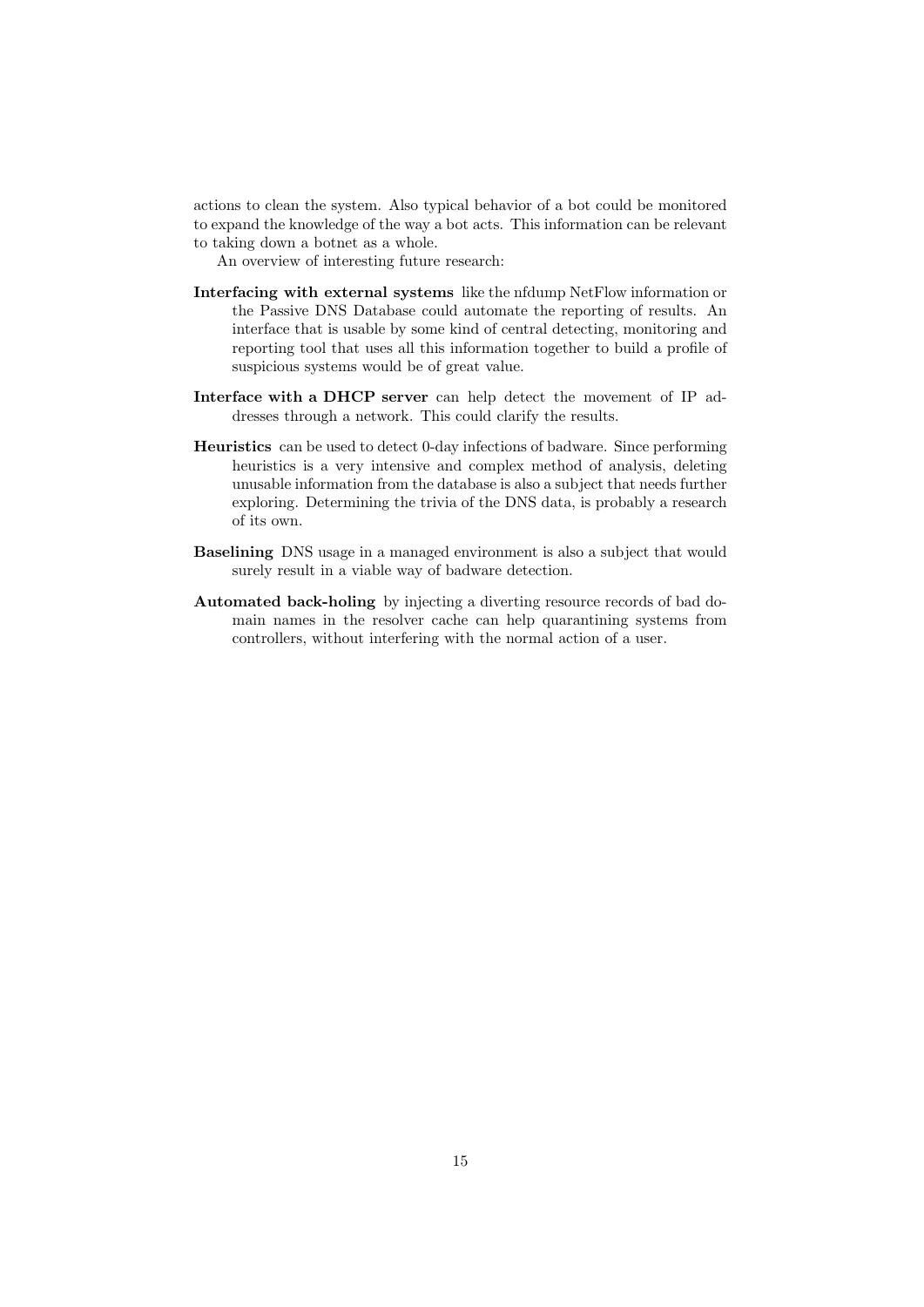# A Specification of used Hardware and Software

The used DNS data was gathered by a sensor and a collector. The sensor in Eindhoven ran on an Asus S-presso S1-112 barebone that was equipped with a Pentium 4 processor on 3.4 GHz and onboard LAN. Only 256 Megs of RAM was installed what appeared to be more than enough. To be able to fetch the DNS queries of the line, an additional 1 GBit Ethernet card was installed. After the required data was extracted from the stream, it was send to the collector in an UDP packet. The collector, running on an older machine in Amsterdam was responsible for recording the retrieved DNS query traffic to a MySQL database. This way of gathering data allows multiple sensors to report to a single collector.

The sensor software was based on the Passive DNS sensor of Florian Weimer. The original software only collected the nameserver answer. The research was requiring the IP address the client with its request, what rendered this software useless. Modifications were made to grab and send the nameserver, requestor, timestamp and qtype only, instead of the entire DNS answer UDP packet. The raw network traffic was captured with the help of the PCAP libraries. The compiled binary was small and used little CPU time, though running the entire network stream through memory, required a lot more. The average CPU utilization was 65% with a network stream of about 600MBit/s. These figures tended to fluctuate a bit depending on time of day.

The collector software was also build in C and depended on the mysqlclient libraries. The received packets were stripped and put into the database. CPU usage of the collector at peaks was not higher than 1%. Though the machine was able to keep up to the amount of traffic, its performance was appealing when running complex queries.

The advantages of using compiled code above scripts, is that it runs faster and it can be platform optimized for more performance. The use of static field sizes in the UDP stream from the sensor to the collector, made fast memory copy functionality possible.

For future research, it is recommended to modify the collector to record the data to a PostgreSQL database instead of MySQL, because of the query performance issues. Also the use of hardware with PCI-express as sensor is highly recommended.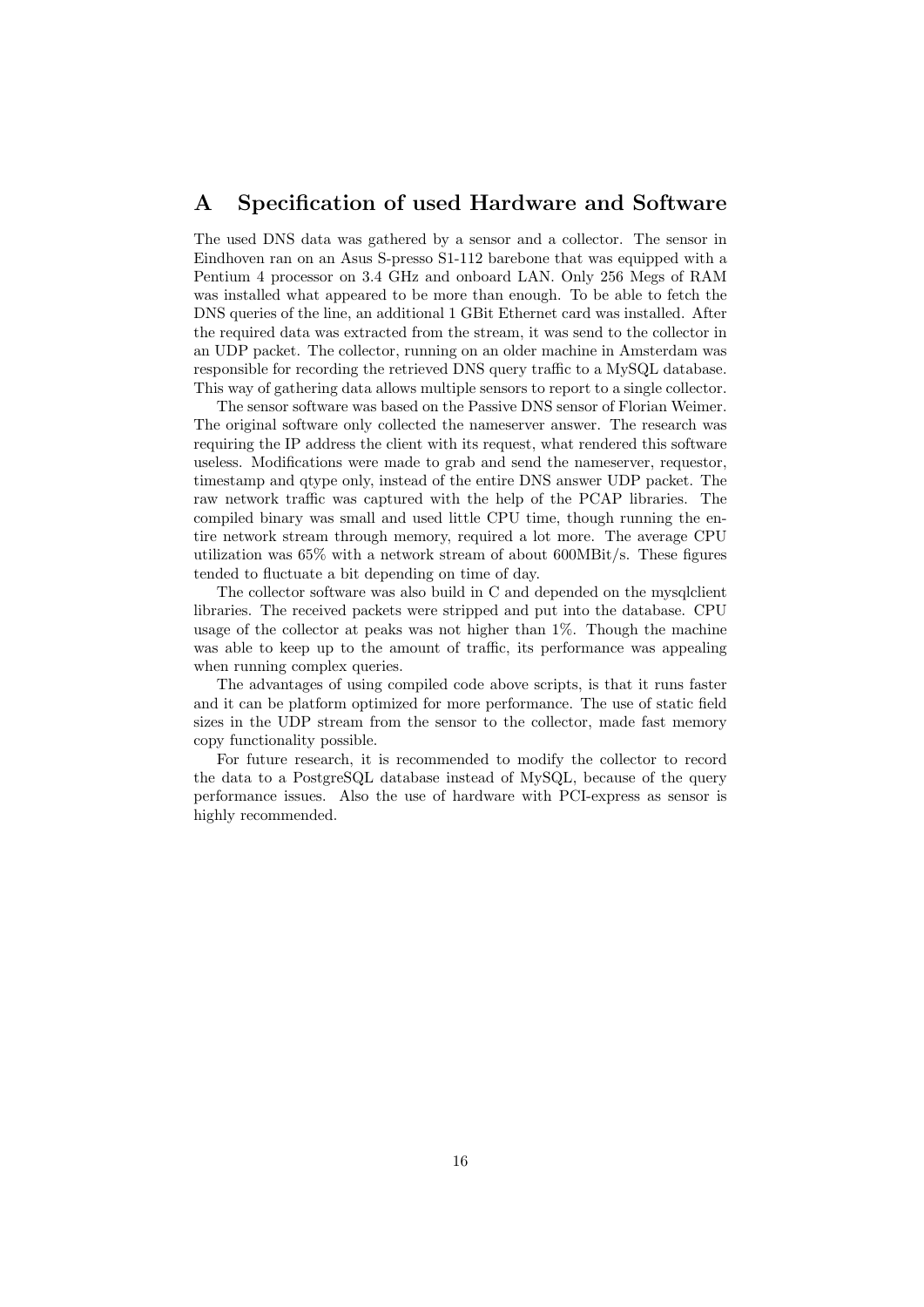### B Gathered results from a live network

This chapter contains some examples of results that we gathered of a live network we could use for testing. Gathering DNS queries started on Thursday Januari the 19th and lasted for a period of two weeks. During this period, all data was collected from a live network. Unfortunately, the core switch was not able to filter on certain traffic, so the complete stream of network traffic was copied to the span port. The sensor was at that time equipped with a 100MBit Ethernet card, resulting in a huge loss of traffic. After replacing the card with a 1GBit one, more accurate data was gathered. Almost 6 million of records were recorded during the first run. A second run produced over 20 million records which were more reliable and complete. In total over 3Gb of MySQL database data was collected. The monitoring was ended on Thursday the 2nd February.

#### B.1 Matching against known bad domain names

The easiest way to detect clients from the DNS statistics is straightforward by searching for bad domain names in the data. An example is the bot  $W32.Linkbot.M$ [12]. This bot contacts a controller at the 'home.played.co.uk' domain on port 6667. If we perform a database query on this domain name, we gather useful results, of systems still infected with this particular bot.

|     |                 | by requestor order by cnt desc limit 25; |                |                   | mysql> select count(id) as cnt, requestor, nameserver, time, qtype, query from dnsquery where query='home.played.co.uk' |  | group |
|-----|-----------------|------------------------------------------|----------------|-------------------|-------------------------------------------------------------------------------------------------------------------------|--|-------|
|     |                 |                                          |                |                   |                                                                                                                         |  |       |
|     |                 | cnt   requestor                          |                | qtype   query     |                                                                                                                         |  |       |
|     |                 |                                          |                |                   |                                                                                                                         |  |       |
|     |                 | 183   10.10.34.59                        | $\overline{A}$ | home.played.co.uk |                                                                                                                         |  |       |
| 178 |                 | $10.10.35.118$   A                       |                | home.played.co.uk |                                                                                                                         |  |       |
| 171 |                 | 10.10.35.44                              | ΙA             | home.played.co.uk |                                                                                                                         |  |       |
| 136 |                 | 110.10.36.53                             | $\overline{A}$ | home.played.co.uk |                                                                                                                         |  |       |
|     |                 | 123   10.10.32.145   A                   |                | home.played.co.uk |                                                                                                                         |  |       |
|     |                 | 74   10.10.33.151   A                    |                | home.played.co.uk |                                                                                                                         |  |       |
| 63  |                 | $10.10.52.144$   A                       |                | home.played.co.uk |                                                                                                                         |  |       |
|     |                 | 55   10.10.45.158   A                    |                | home.played.co.uk |                                                                                                                         |  |       |
| 37  |                 | 10.10.40.176   A                         |                | home.played.co.uk |                                                                                                                         |  |       |
|     | 33 <sub>1</sub> | $10.10.58.159$   A                       |                | home.played.co.uk |                                                                                                                         |  |       |
| 32  |                 | $10.10.46.220$   A                       |                | home.played.co.uk |                                                                                                                         |  |       |
| 22  |                 | 10.10.35.120                             | ΙA             | home.played.co.uk |                                                                                                                         |  |       |
|     |                 | 15   10.10.41.86                         | $\overline{A}$ | home.played.co.uk |                                                                                                                         |  |       |
|     | 14 <sub>1</sub> | $10.10.35.192$   A                       |                | home.played.co.uk |                                                                                                                         |  |       |
|     |                 | 14   10.10.54.83                         | $\overline{A}$ | home.played.co.uk |                                                                                                                         |  |       |
|     | $12-1$          | 10.10.32.37                              | I A            | home.played.co.uk |                                                                                                                         |  |       |
|     | $12-1$          | 10.10.58.205                             | $\overline{A}$ | home.played.co.uk |                                                                                                                         |  |       |
|     |                 | 12   10.10.44.81                         | $\overline{A}$ | home.played.co.uk |                                                                                                                         |  |       |
|     | 11 <sub>1</sub> | 10.10.35.121                             | ΙA             | home.played.co.uk |                                                                                                                         |  |       |
|     |                 | 11   10.10.35.64                         | $\overline{A}$ | home.played.co.uk |                                                                                                                         |  |       |
|     | $10-1$          | 10.10.40.187                             | ΙA             | home.played.co.uk |                                                                                                                         |  |       |
|     |                 | 10   10.10.46.4                          | I A            | home.played.co.uk |                                                                                                                         |  |       |
|     | 10 <sub>1</sub> | $10.10.40.104$   A                       |                | home.played.co.uk |                                                                                                                         |  |       |
|     | 8 <sub>1</sub>  | 10.10.59.41                              | $\overline{A}$ | home.played.co.uk |                                                                                                                         |  |       |
|     | 8 <sub>1</sub>  | 10.10.45.250   A                         |                | home.played.co.uk |                                                                                                                         |  |       |

The domain 'home.played.co.uk' does still resolves to an IP address at the moment of writing this report. The list shows IP addresses of systems that have tried to contact the system that used to host the Command & Control IRC channel of the W32.Linkbot.M. Fortunately, the controller at this domain has already been dismantled. There is no immediate thread, but the machines remain infected and thus vulnerable.

+-----+--------------+-------+-------------------+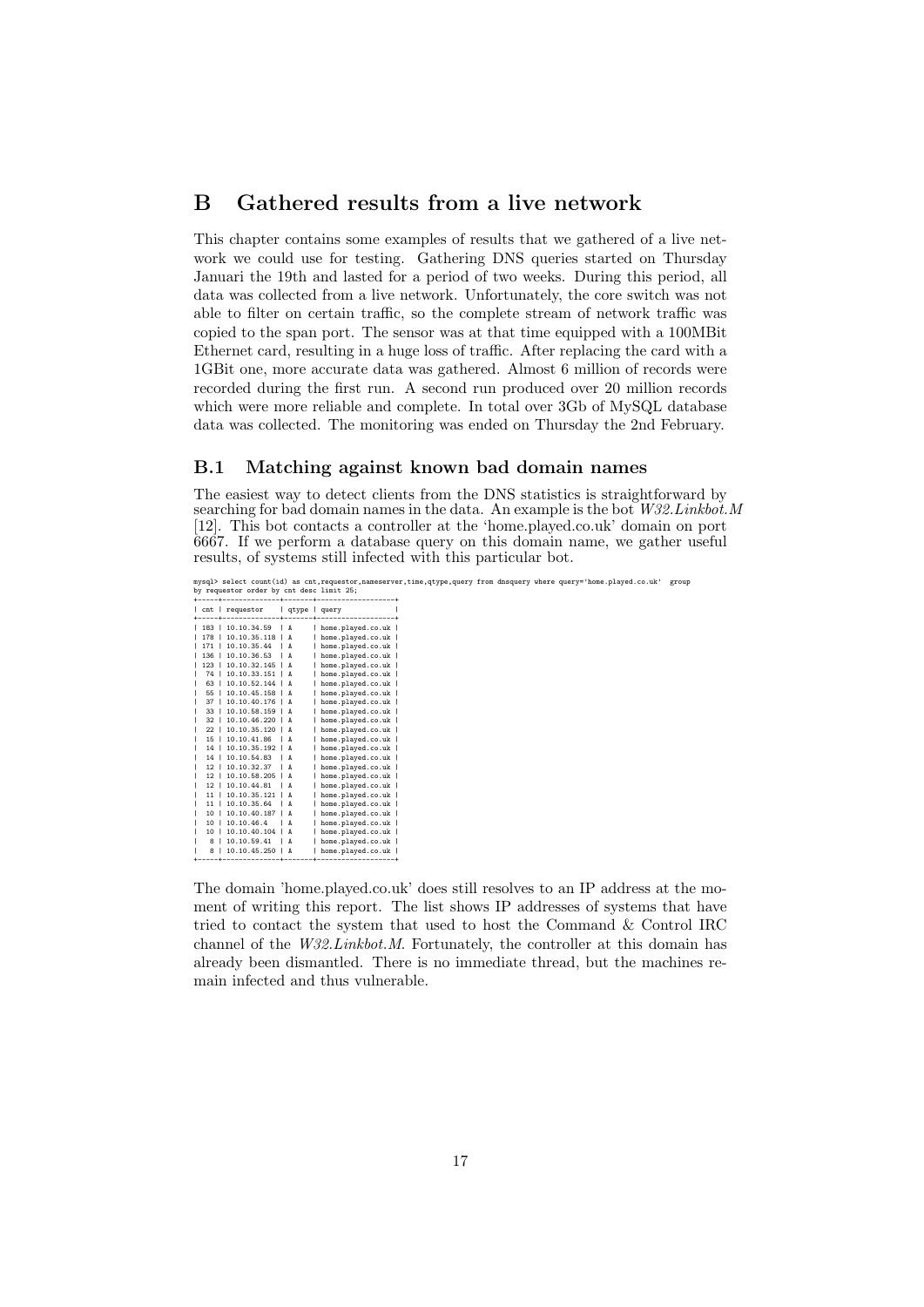#### B.2 Top 10 Requests

Top 10 ranks can give important information about current network activities. It can show clients that are very active, or domain names that are very popular. Top 10 queries performed per hour can be used for monitoring increased or decreased DNS usage. Abuse can be quickly detected. The examples below show the top ranking queries. It can be noted immediately that the first 3 domain names are at least suspicious. Further investigation can be done with this information. For example a count which systems tried to contact the domain zflh1adf046.kng.mesh.ad.jp' and how many times. An alert could inform an administrator of the behavior of these systems.

mysql> select count(id) as cnt,query from dnsquery where time like '2006-01-31 10:%' group by query order by cnt desc limit 10; +------+-----------------------------+

| query<br>l cnt                                                                 |                                                                                                                 |
|--------------------------------------------------------------------------------|-----------------------------------------------------------------------------------------------------------------|
| ---------------------------------                                              |                                                                                                                 |
| 5291   mail.omgdidyougotpwned.info                                             |                                                                                                                 |
| 3474   46.10.239.60.in-addr.arpa                                               |                                                                                                                 |
| 2763   flh1adf046.kng.mesh.ad.jp                                               |                                                                                                                 |
| 900   mail.onsneteindhoven.nl                                                  |                                                                                                                 |
| 890   00.spazbox.net                                                           |                                                                                                                 |
| 794   rad.msn.com                                                              |                                                                                                                 |
| 777   loginnet.passport.com                                                    |                                                                                                                 |
| 716   dns.auto-startpage.com                                                   |                                                                                                                 |
| 674   ad.nl.doubleclick.net                                                    |                                                                                                                 |
| 540   mail.tweakdsl.nl                                                         |                                                                                                                 |
| -------------------------------                                                |                                                                                                                 |
|                                                                                | mysql> select count(id) as cnt,requestor,qtype,query from dnsquery where query like 'flh1adf046.kng.mesh.ad.jp' |
| and time like '2006-01-31 10:"; group by requestor order by cnt desc limit 10; |                                                                                                                 |
|                                                                                |                                                                                                                 |
|                                                                                |                                                                                                                 |
| cnt   requestor   qtype   query                                                |                                                                                                                 |
|                                                                                |                                                                                                                 |
| $1$ 336 $1$ 10.10.55.103 $1$ A<br>  flh1adf046.kng.mesh.ad.jp                  |                                                                                                                 |
| 238   10.10.35.85   A<br>  flh1adf046.kng.mesh.ad.jp                           |                                                                                                                 |
| flh1adf046.kng.mesh.ad.jp  <br>180   10.10.41.29   A                           |                                                                                                                 |
| 168   10.10.48.201   A<br>  flh1adf046.kng.mesh.ad.jp                          |                                                                                                                 |
| 168   10.10.36.165   A<br>  flh1adf046.kng.mesh.ad.jp                          |                                                                                                                 |
| 168   10.10.37.201   A<br>flh1adf046.kng.mesh.ad.ip                            |                                                                                                                 |
| 168   10.10.56.100   A<br>  flh1adf046.kng.mesh.ad.jp                          |                                                                                                                 |
| 168   10.10.47.123   A<br>  flh1adf046.kng.mesh.ad.jp                          |                                                                                                                 |
| 168   10.10.54.120   A<br>  flh1adf046.kng.mesh.ad.jp                          |                                                                                                                 |
| flh1adf046.kng.mesh.ad.jp  <br>140   10.10.33.109   A                          |                                                                                                                 |

Top 10 requestors per hour can be used for monitor individual systems. The examples below show the top ranking requestors. The number of queries is high. 7600 queries per hour means 2 queries per second. This has to be an automated system. When we investigate further, we see that the system is trying to contact 'mail.omgdidyougotpwned.info' and '00.spazbox.net'.

mysql> select count(id) as cnt,requestor from dnsquery where time like '2006-01-31 10:%' group by requestor order by cnt desc limit 10;

+------+--------------+ | cnt | requestor | +------+--------------+ | 7577 | 10.10.58.13 | | 7538 | 10.10.38.163 | | 4872 | 10.10.38.10 | | 3984 | 10.10.48.70 |

|  | 2956   10.10.42.163        |  |
|--|----------------------------|--|
|  | 2228   10.10.40.254        |  |
|  | 2124   10.10.54.120        |  |
|  | 2034   10.10.54.118        |  |
|  | $1,2005$ $1,10.10.49.67$ 1 |  |
|  | 1693   10.10.35.213        |  |

| 1693 | 10.10.35.213 | +------+--------------+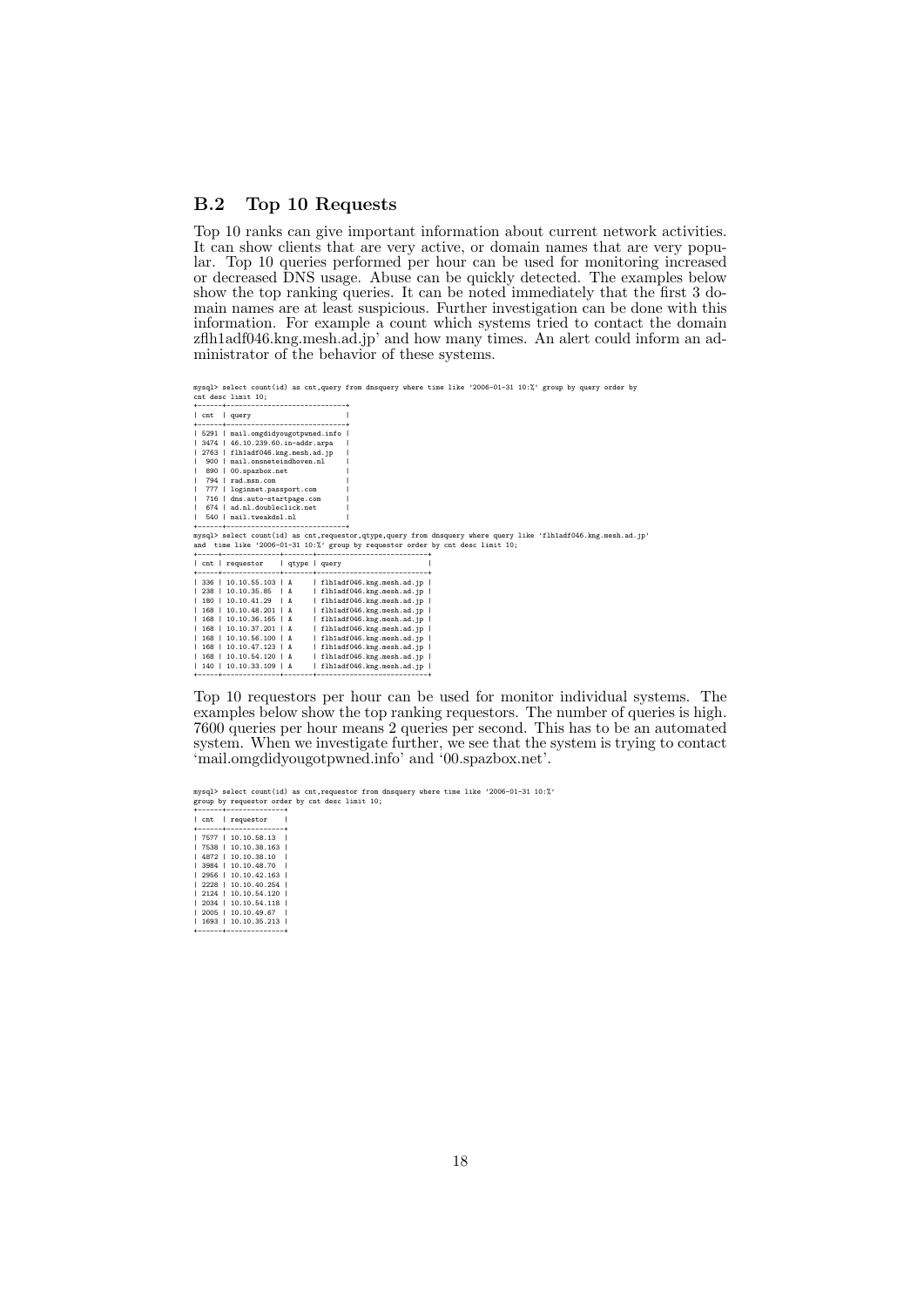| mysql> select count(id) as cnt,requestor,qtype,query from dnsquery where requestor like '10.10.58.13' and time<br>like '2006-01-31 10:%' group by query order by cnt desc limit 10; |  |
|-------------------------------------------------------------------------------------------------------------------------------------------------------------------------------------|--|
| cnt   requestor   qtype   query                                                                                                                                                     |  |
| $1$ 5291   10.10.58.13   A<br>  mail.omgdidyougotpwned.info                                                                                                                         |  |
| 890   10.10.58.13   A<br>00.spazbox.net                                                                                                                                             |  |
| 716   10.10.58.13   A<br>dns.auto-startpage.com                                                                                                                                     |  |
| 168   10.10.58.13   A<br>proxy.corsforcors.com                                                                                                                                      |  |
| 132   10.10.58.13   AAAA<br>  megumi.megumi.simlink.com                                                                                                                             |  |
| 24   10.10.58.13   AAAA<br>  mail.brabant.chello.nl                                                                                                                                 |  |
| 13   10.10.58.13   A<br>www.google.nl                                                                                                                                               |  |
| 10   10.10.58.13   A<br>www.burstnet.com                                                                                                                                            |  |
| 9   10.10.58.13   A<br>  www.collegegrad.com                                                                                                                                        |  |
| 9   10.10.58.13   A<br>anrtx.tacoda.net                                                                                                                                             |  |
| 8   10.10.58.13   A<br>  iprocollect.realmedia.com                                                                                                                                  |  |
| 8   10.10.58.13   SRV<br>  _ldap._tcp.dc._msdcs.campus.tue.nl                                                                                                                       |  |
|                                                                                                                                                                                     |  |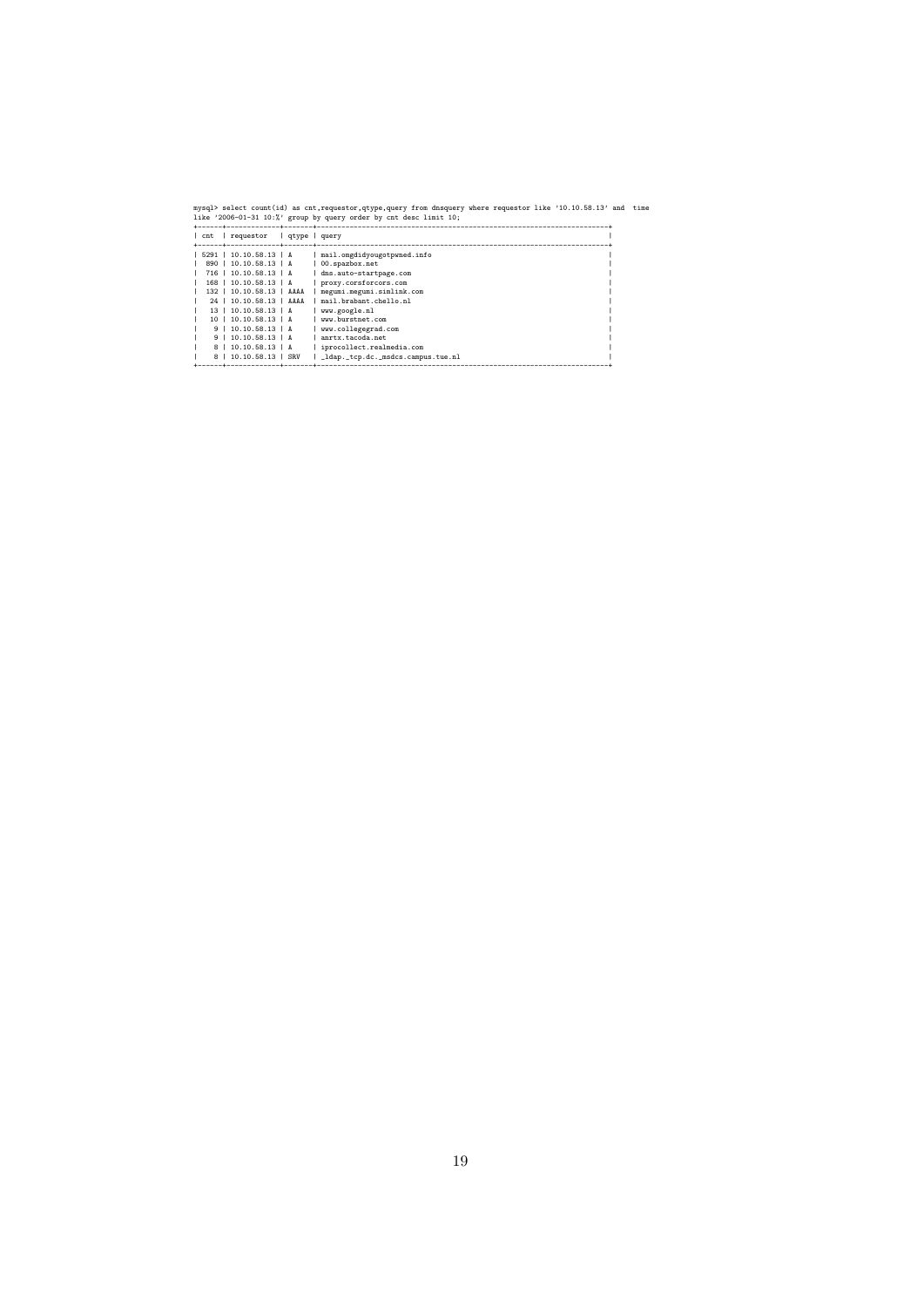#### B.3 Infected Systems Monitor and Cross Reference

Matching data from nfdump and the DNS data gives good results. This is an example of how infected systems can be backtracked through DNS information. The flowstart information is raw data extracted with nfdump at a regular interval. One of the IP addresses in the nfdump results gives a direct hit with the DNS data at a specific timestamp. An alert from a nfdump that raises suspicion.

mysql> select flowstart, srcip, packets, bytes from flows where srcip like "10.10.%" and flowstart like "2006-01-27 %"; +---------------------+--------------+---------+-------+ | flowstart | srcip | packets | bytes | +---------------------+--------------+---------+-------+ | 2006-01-27 19:06:25 | 10.10.44.142 | 1 | 140 | +---------------------+--------------+---------+-------+

Searching the DNS data for a match on the timestamp results in the following information:

mysql> select \* from dnsquery where requestor = '10.10.44.142' and time = '2006-01-27 19:06:25'; +---------+--------------+--------------+---------------------+-------+----------------------+ | id | requestor | nameserver | time | qtype | query | +---------+--------------+--------------+---------------------+-------+----------------------+ | 5812938 | 10.10.44.142 | 192.87.36.36 | 2006-01-27 19:06:25 | A | suksa.mujaskax33.com | +---------+--------------+--------------+---------------------+-------+----------------------+

The domain 'suksa.mujaskax33.com' should be investigated further, since it is relatively positive a controller. A search on this domain can be directly dine by searching the DNS data. Many hits can indicate a mass infection. Further information can be gathered on the domain name. When we use the domain name to cross reference it through the Passive DNS Replication Database, it gives us the following domain names that are also pointing at the same host. We can use these newly found addresses to match other systems in the DNS data.

Results from a search in the Passive DNS database.

suksa.mujaskax33.com revealed the following information: suksa.mujaskax33.com A 212.174.113.131 suksa.mujaskax33.com A 212.174.113.137 suksa.mujaskax33.com A 212.174.113.138 suksa.mujaskax33.com A 212.174.113.240 212.174.113.131 revealed the following information:

suksa.mujaskax33.com A 212.174.113.131 huat.njs8alla.com A 212.174.113.131 qprw.dscipseib.com A 212.174.113.131 ncusa.gaxxe45cf.com A 212.174.113.131 lossa.lertgo23q.com A 212.174.113.131

When we run these domain names through the DNS data, we find more hosts contacting the specified domains. A search in the DNS data for the newly found domain names produced the following matches.

mysql> select count(id) as cnt,requestor,nameserver,time,qtype,query from dnsquery where query = 'suksa.mujaskax33.com' .<br>up by requestor order by cnt;

| cnt   requestor   nameserver   time                  |                                                             | qtype   query |                      |
|------------------------------------------------------|-------------------------------------------------------------|---------------|----------------------|
|                                                      |                                                             |               |                      |
|                                                      | 111   10.10.58.159   192.87.36.36   2006-01-27 19:14:46   A |               | suksa.mujaskax33.com |
|                                                      | 176   10.10.44.142   192.87.36.36   2006-01-26 20:00:15   A |               | suksa.mujaskax33.com |
|                                                      |                                                             |               |                      |
| $2$ rows in set $(1 \text{ min } 56.50 \text{ sec})$ |                                                             |               |                      |

mysql> select count(id) as cnt,requestor,nameserver,time,qtype,query from dnsquery where query = 'huat.njs8alla.com' group by requestor order by cnt; Empty set (1 min 56.39 sec)

mysql> select count(id) as cnt,requestor,nameserver,time,qtype,query from dnsquery where query = 'qprw.dscipseib.com' group by requestor order by cnt;

|  | cnt   requestor | nameserver   time                                                                                                                                                                                                                    |  |  |  | qtype   query                                                          |  |
|--|-----------------|--------------------------------------------------------------------------------------------------------------------------------------------------------------------------------------------------------------------------------------|--|--|--|------------------------------------------------------------------------|--|
|  |                 | $1 \quad 2 \quad 10.10.52.147 \quad 212.57.1.18 \quad 2006 - 01 - 26 \quad 18:01.44 \quad 1 \quad A$<br>  55   10.10.42.228   192.87.36.36   2006-01-27 11:09:50   A<br>  205   10.10.38.206   212.57.1.18   2006-01-28 23:59:10   A |  |  |  | qprw.dscipseib.com  <br>  qprw.dscipseib.com  <br>  qprw.dscipseib.com |  |

3 rows in set (1 min 58.56 sec)

mysql> select count(id) as cnt,requestor,nameserver,time,qtype,query from dnsquery where query = 'ncusa.gaxxe45cf.com' group by requestor order by cnt; Empty set (1 min 59.26 sec)

mysql> select count(id) as cnt,requestor,nameserver,time,qtype,query from dnsquery where query = 'lossa.lertgo23q.com' group by requestor order by cnt; Empty set (1 min 43.32 sec)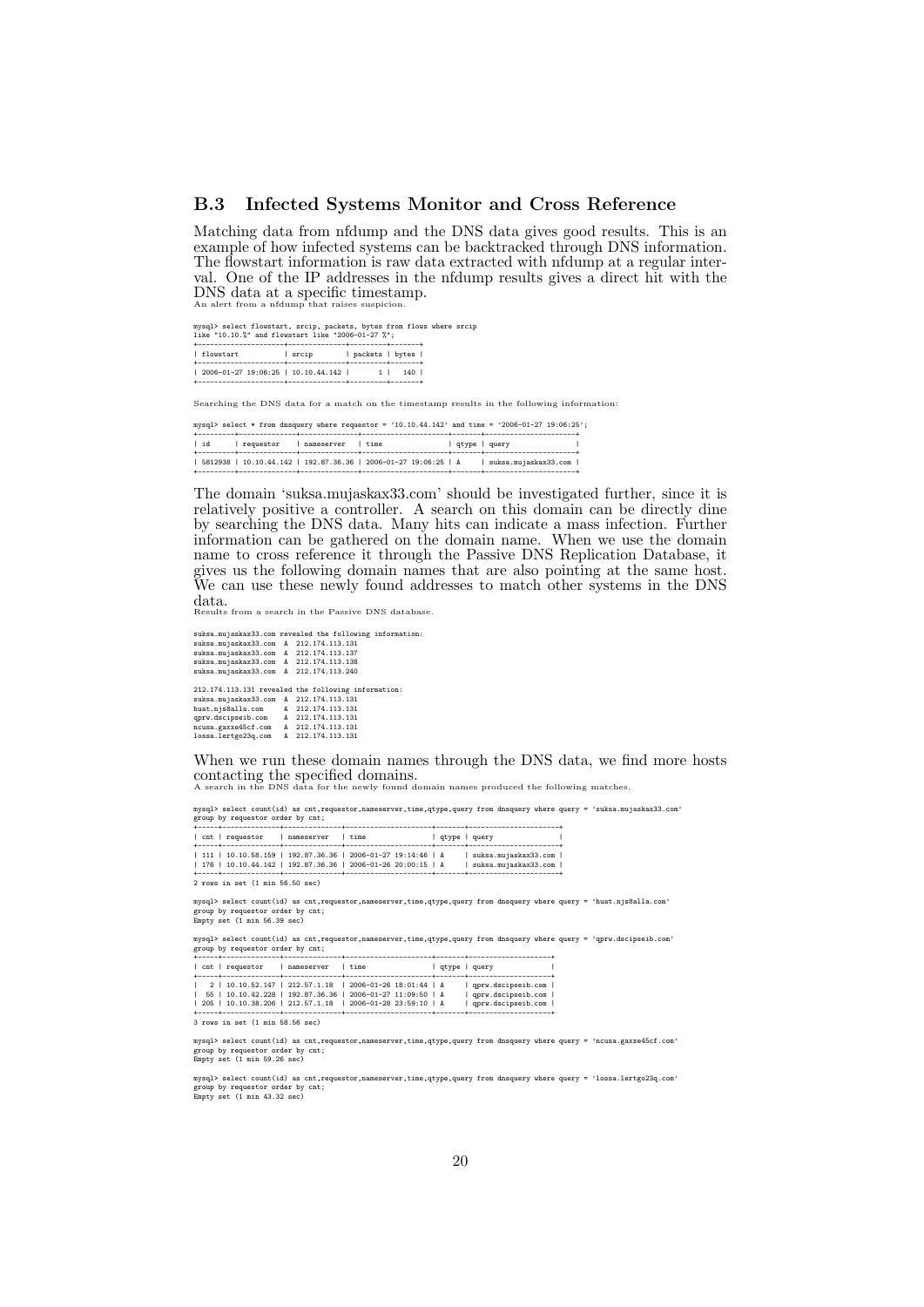This does show that by crossreferencing the DNS queries systems perform, infected systems can be identified. A search in the nfdump confirms that the found IP addresses are in fact infected. The gathered IP's match back in a nfdump result

| flowstart |  | srcip                                | packets   bytes |                 |  |
|-----------|--|--------------------------------------|-----------------|-----------------|--|
|           |  |                                      |                 |                 |  |
|           |  | 2006-01-25 10:47:22   10.10.44.142   | 1 <sub>1</sub>  | 55 L            |  |
|           |  | 2006-01-26 18:03:33   10.10.52.147   | 1 I             | 40 <sub>1</sub> |  |
|           |  | 2006-01-27 11:09:41   10.10.42.228   | 1               | 157             |  |
|           |  | 2006-01-27 21:47:16   10.10.58.159   | 1               | 55 L            |  |
|           |  | 2006-01-29 16:30:00   10.10.38.206   |                 | 55 l            |  |
|           |  | ------------------------------------ |                 |                 |  |

We can safely assume that systems that make contact on any of these domain names are under the influence of an external system. We have also found three domain names that don't match yet. When we keep monitoring these domain names in the logs, and configure a trigger when one of these domains is resolved, we can monitor new infections. Further investigation can also be stated.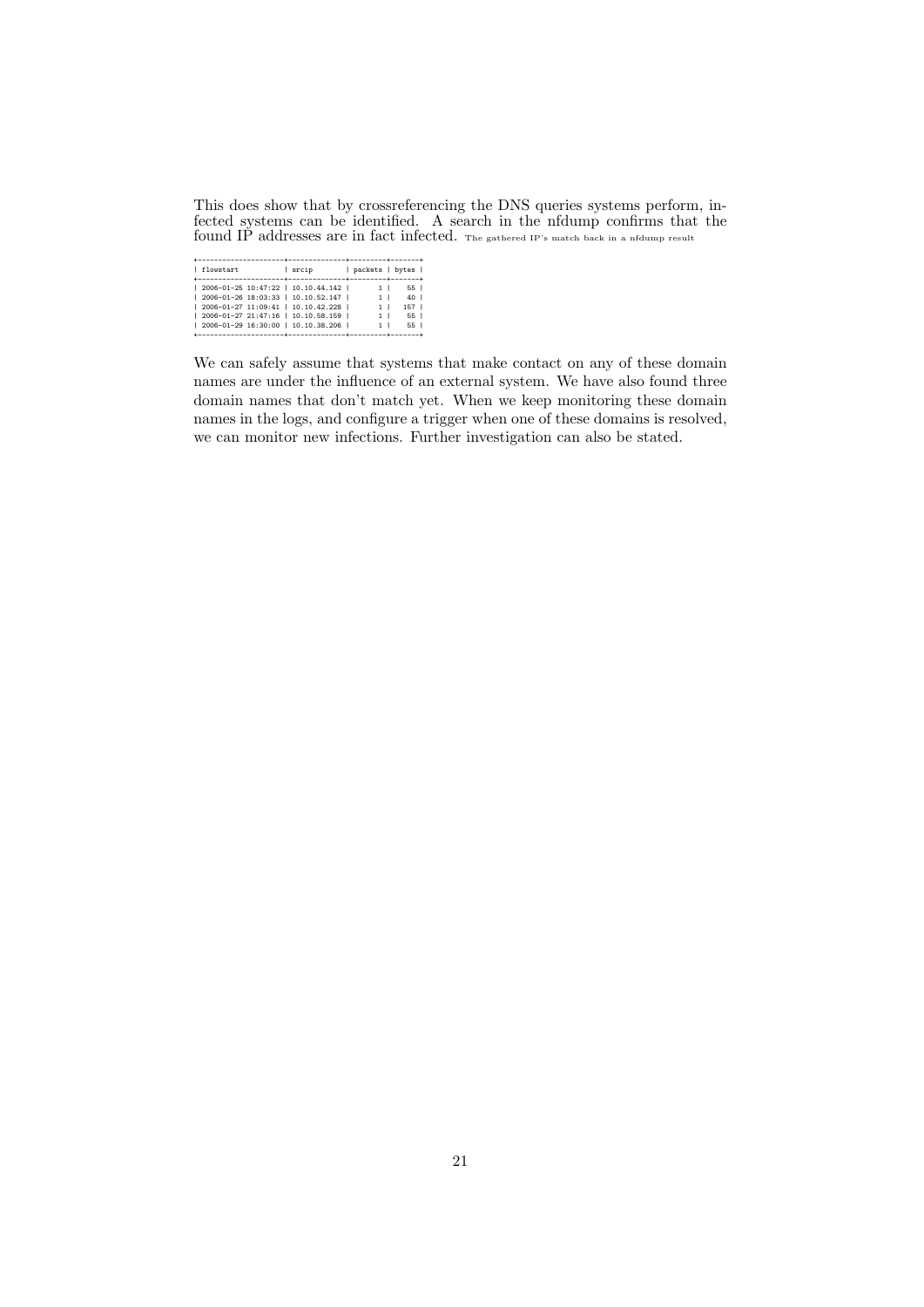#### B.4 Resolver Deviation

Machines that normally use the preferred nameservers, but in some cases don't can point to an infection. The displayed table shows machines that are querying a known bad domain with help from other than the preferred nameservers.

mysql> select d.requestor,d.nameserver,d.query from dnsquery d, dnsquery q where d.query\*'80gw6ry3i3x3qbrkwhxhw.032439.com' and<br>d.nameserver!='192.87.36.36' and d.nameserver!='192.87.106.106' and (q.nameserver='192.87.36.3

| ------------                  | ------- ----                  |                                  |  |
|-------------------------------|-------------------------------|----------------------------------|--|
| requestor                     | nameserver                    | query<br>------------------      |  |
|                               |                               |                                  |  |
| 10.10.38.206   193.140.83.251 |                               | 80gw6ry3i3x3qbrkwhxhw.032439.com |  |
| 10.10.38.206   205.171.2.65   |                               | 80gw6ry3i3x3qbrkwhxhw.032439.com |  |
|                               | 10.10.52.147   212.175.13.114 | 80gw6ry3i3x3qbrkwhxhw.032439.com |  |
| 10.10.38.206   212.57.1.17    |                               | 80gw6ry3i3x3qbrkwhxhw.032439.com |  |
| 10.10.38.206   212.57.1.18    |                               | 80gw6ry3i3x3qbrkwhxhw.032439.com |  |
| 10.10.55.120                  | 85.255.112.15                 | 80gw6ry3i3x3qbrkwhxhw.032439.com |  |
| 10.10.41.36                   | 85.255.112.185                | 80gw6ry3i3x3qbrkwhxhw.032439.com |  |
| 10.10.44.58                   | 85.255.113.114                | 80gw6ry3i3x3qbrkwhxhw.032439.com |  |
| 10.10.33.55                   | 85.255.115.52                 | 80gw6ry3i3x3qbrkwhxhw.032439.com |  |
| 10.10.55.120                  | 85.255.115.58                 | 80gw6ry3i3x3qbrkwhxhw.032439.com |  |
| 10.10.41.36                   | 85.255.116.141                | 80gw6ry3i3x3qbrkwhxhw.032439.com |  |
|                               |                               |                                  |  |

+--------------+----------------+----------------------------------+ 11 rows in set (21 min 38.86 sec)

Clearly vissible is that 10.10.38.206 is probably infected with badware, but DHCP is making statistics more complicated, leading to false conclusions.

The following query looks at the first request done per hour. By this, one can see a machine being powered on. Also is visible that the DHCP server assigns this IP to another machine on 2006-01-28 23:51:52. Also visible is that since that particulair time, the nameservers 192.87.36.36 and 192.87.106.106 aren't queried anymore.

mysql> select time,requestor,nameserver,query from dnsquery where requestor='10.10.38.206' group by date\_format(time,'%Y-%m-%d %H'); +---------------------+--------------+----------------+----------------------------------+

| l time                                                                  | requestor | nameserver | query                            |  |
|-------------------------------------------------------------------------|-----------|------------|----------------------------------|--|
| 1 2006-01-26 11:30:18 1 10.10.38.206 1 192.87.36.36                     |           |            | $ $ zonelabs.com                 |  |
| 2006-01-26 12:00:12   10.10.38.206   192.87.36.36                       |           |            | $x$ onelabs.com                  |  |
| 1 2006-01-26 13:00:09 1 10.10.38.206 1 192.87.36.36                     |           |            | 47.32.35.84.in-addrarpa          |  |
| 2006-01-26 14:00:10   10.10.38.206   192.87.36.36                       |           |            | toolbarqueries.google.nl         |  |
| 2006-01-26 15:00:07   10.10.38.206   192.87.36.36                       |           |            | zonelabs.com                     |  |
| 2006-01-27 14:13:58   10.10.38.206   192.87.36.36                       |           |            | messenger.hotmail.com            |  |
| 1 2006-01-27 15:00:21 1 10.10.38.206 1 192.87.36.36                     |           |            | 160.36.35.84.in-addr.arpa        |  |
| *2006-01-28 23:51:52*  10.10.38.206   205.171.2.65                      |           |            | 80gw6ry3i3x3qbrkwhxhw.032439.com |  |
| 1 2006-01-29 00:00:00 1 10.10.38.206 1 212.57.1.18                      |           |            | nunah.info                       |  |
| $1, 2006 - 01 - 29, 01:03:14$ $1, 10, 10, 38, 206$ $1, 205, 171, 2, 65$ |           |            | www.ad-w-a-r-e.com               |  |
| 1 2006-01-29 10:55:36 1 10.10.38.206 1 205.171.2.65                     |           |            | $ww. ad-w-a-r-a.com$             |  |
| 1 2006-01-29 11:00:05 1 10.10.38.206 1 212.57.1.18                      |           |            | wicked.unstable-insecure.info    |  |
| $1, 2006 - 01 - 29, 12:00:05$ $1, 10, 10, 38, 206$ $1, 205, 171, 2, 65$ |           |            | blast.pp.ru                      |  |
| 2006-01-29 13:00:01   10.10.38.206   205.171.2.65                       |           |            | blast.pp.ru                      |  |
| $12006 - 01 - 2914:00:01$   10.10.38.206   212.175.13.114               |           |            | blast.pp.ru                      |  |
| 2006-01-29 15:00:00   10.10.38.206   205.171.2.65                       |           |            | vother.info                      |  |
| 2006-01-29 16:00:01   10.10.38.206   205.171.2.65                       |           |            | blast.pp.ru                      |  |
| 1 2006-01-29 17:00:00 1 10.10.38.206 1 212.175.13.114                   |           |            | blast.pp.ru                      |  |
| 2006-01-29 18:00:00   10.10.38.206   205.171.2.65                       |           |            | lud.pass.as                      |  |
| 2006-01-29 19:00:01   10.10.38.206   205.171.2.65                       |           |            | blast.pp.ru                      |  |
| 2006-01-29 20:00:02   10.10.38.206   212.175.13.114                     |           |            | cgi.ebay.nl                      |  |
|                                                                         |           |            |                                  |  |
|                                                                         |           |            |                                  |  |

This machine came to the eye because its use of also other than the preferred nameservers. Although no real nameserver deviation was showed, other weird things were noticable. Powerup behaviour of this machine is not normal. The first request performed is to resolve 80gw6ry3i3x3qbrkwhxhw.032439.com, that possibly hosts a bot-controller.

When looking for machines that are using only other nameserver than the preferred ones, one can notice that the list shows machines responsible for undesired activities.

```
mysql> select count(id) as cnt,requestor,nameserver,query from dnsquery where nameserver!='192.87.36.36' and nameserver!='192.87.106.106'<br>group by requestor,nameserver order by cnt desc limit 30;<br>+--------+--------------+-
| cnt | requestor | nameserver | query |
+--------+--------------+----------------+-----------------------------------------------------------------+
| 60762 | 10.10.49.67 | 212.203.12.53 | surveyworld.net.sc.surbl.org |
| 32244 | 10.10.38.206 | 205.171.2.65 | 80gw6ry3i3x3qbrkwhxhw.032439.com |
| 17095 | 10.10.38.206 | 212.57.1.18 | 00.devoid.us |
| 16341 | 10.10.38.10 | 128.63.2.53 | NS2.DNS.BR<br>| 16252 | 10.10.38.10 | 202.12.27.33 | n.ns.spamhaus.org<br>| 9237 | 10.10.38.118 | 85.255.113.109 | tracker.prq.to<br>| 2080 | 10.10.38.118 | 85.255.112.92 | davide.atspace.com |
+--------+--------------+----------------+-----------------------------------------------------------------+
```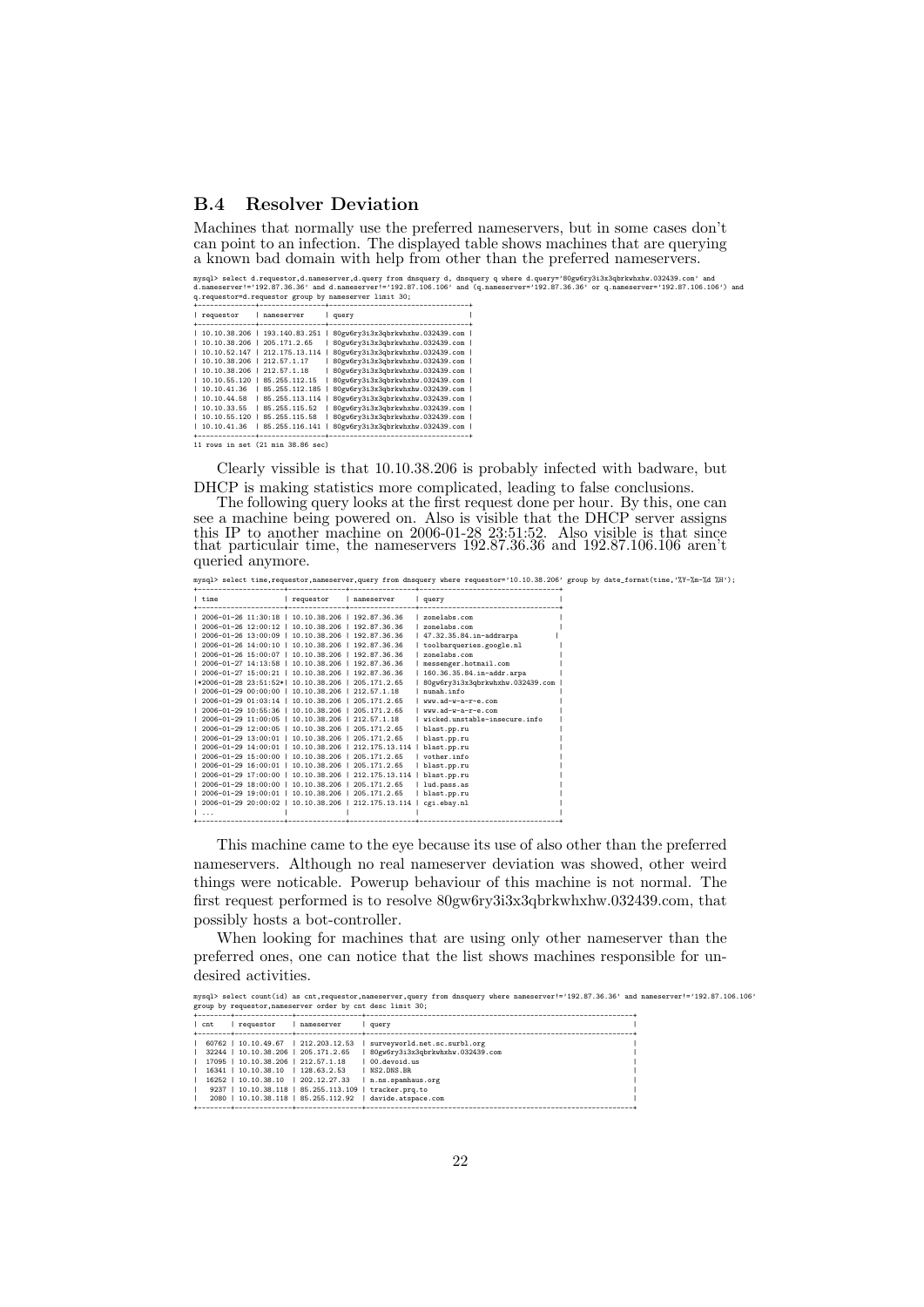# B.5 Uncommon AXFR/IXFR requests

We see that just a couple of hosts make lots of uncommon queries. This can indicate hacking or a bot infection. Further investigation can be stated.

| mysql> select count(id) as cnt, qtype, requestor, nameserver, time, query from dnsquery where qtype = 'AXFR' group<br>by query order by cnt desc limit 250;                                                                                                                                                                                                                                                                                                                                                                                                                                                                                                                                                                                                                                                                                                                                    |  |
|------------------------------------------------------------------------------------------------------------------------------------------------------------------------------------------------------------------------------------------------------------------------------------------------------------------------------------------------------------------------------------------------------------------------------------------------------------------------------------------------------------------------------------------------------------------------------------------------------------------------------------------------------------------------------------------------------------------------------------------------------------------------------------------------------------------------------------------------------------------------------------------------|--|
| cnt   qtype   requestor   nameserver   time<br>  query                                                                                                                                                                                                                                                                                                                                                                                                                                                                                                                                                                                                                                                                                                                                                                                                                                         |  |
| $\cdots$<br>  395   AXFR   10.10.38.10   192.5.5.241   2006-01-27 03:47:39   netscape.net<br>$\cdots$                                                                                                                                                                                                                                                                                                                                                                                                                                                                                                                                                                                                                                                                                                                                                                                          |  |
| 353   AXFR   10.10.38.10   192.203.230.10   2006-01-27 03:39:14   hotmail.com                                                                                                                                                                                                                                                                                                                                                                                                                                                                                                                                                                                                                                                                                                                                                                                                                  |  |
| 296   AXFR   10.10.38.10   128.9.0.107   2006-01-27 04:10:02   cisco.com                                                                                                                                                                                                                                                                                                                                                                                                                                                                                                                                                                                                                                                                                                                                                                                                                       |  |
| 260   AXFR   10.10.38.10   198.41.0.4<br>  2006-01-27 03:43:10   gmail.com                                                                                                                                                                                                                                                                                                                                                                                                                                                                                                                                                                                                                                                                                                                                                                                                                     |  |
| 158   AXFR   10.10.38.10   128.8.10.90<br>  2006-01-27 05:17:17   msn.com                                                                                                                                                                                                                                                                                                                                                                                                                                                                                                                                                                                                                                                                                                                                                                                                                      |  |
| 124   AXFR   10.10.38.10   198.41.0.4   2006-01-27 04:20:41   nl.abnamro.com                                                                                                                                                                                                                                                                                                                                                                                                                                                                                                                                                                                                                                                                                                                                                                                                                   |  |
| mysql> select count(id) as cnt, qtype, requestor, nameserver, time, query from dnsquery where qtype = 'IXFR' group<br>by query order by cnt desc limit 250;                                                                                                                                                                                                                                                                                                                                                                                                                                                                                                                                                                                                                                                                                                                                    |  |
| cnt   qtype   requestor   nameserver   time   query                                                                                                                                                                                                                                                                                                                                                                                                                                                                                                                                                                                                                                                                                                                                                                                                                                            |  |
| 451   IXFR   10.10.37.151   213.132.174.72   2006-01-27 03:05:19   geldtmeijer.nl<br>  447   IXFR   10.10.37.151   213.132.174.72   2006-01-27 03:06:27   mkd-lelystad.nl<br>  447   IXFR   10.10.37.151   213.132.174.72   2006-01-27 03:06:42   lachambrebrocante.nl<br>  445   IXFR   10.10.37.151   213.132.174.72   2006-01-27 03:05:55   ledervaren.nl<br>  445   IXFR   10.10.37.151   213.132.174.72   2006-01-27 03:06:56   williamvanantwerpen.nl<br>  444   IXFR   10.10.37.151   213.132.174.72   2006-01-27 03:04:59   mantra.nl<br>  442   IXFR   10.10.37.151   213.132.174.72   2006-01-27 03:06:12   cel-online.nl<br>  441   IXFR   10.10.37.151   213.132.174.72   2006-01-27 03:05:34   evolvere.nl<br>  441   IXFR   10.10.37.151   213.132.174.72   2006-01-27 03:06:26   kattenvel.nl<br>  441   IXFR   10.10.37.151   213.132.174.72   2006-01-27 03:06:34   rolsma.nl |  |

Further investigation can be stated.